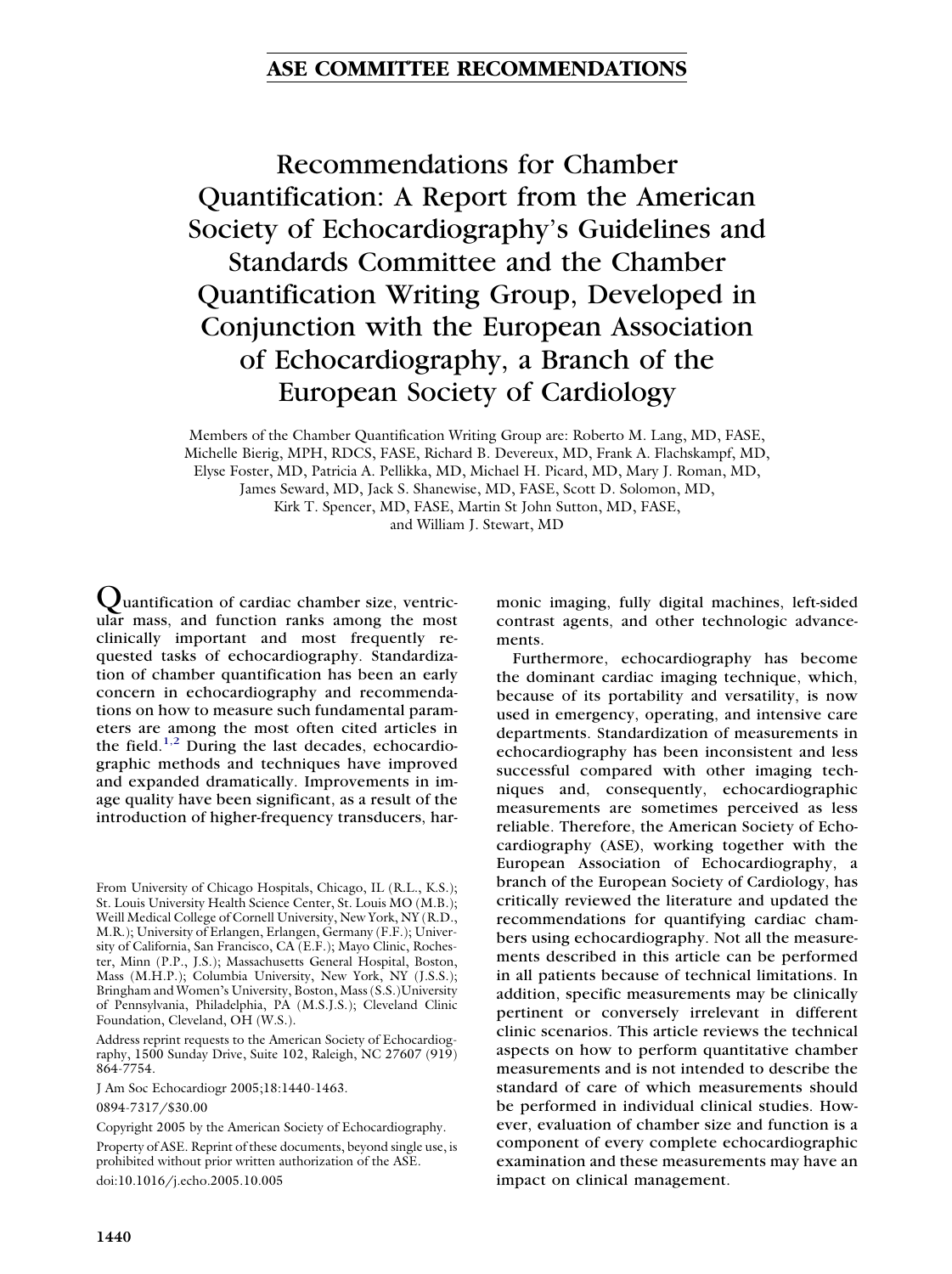**Table 1** Elements of image acquisition and measurement for 2-dimensional quantitation

| Aim                                      | Method                                                                               |
|------------------------------------------|--------------------------------------------------------------------------------------|
| Minimize translational<br>motion         | Quiet or suspended respiration<br>(at endexpiration)                                 |
| Maximize image resolution                | Image at minimum depth<br>necessary                                                  |
|                                          | Highest possible transducer<br>frequency                                             |
|                                          | Adjust gains, dynamic range,<br>transmit, and lateral gain<br>controls appropriately |
|                                          | Frame rate $\geq 30/s$                                                               |
|                                          | Harmonic imaging                                                                     |
|                                          | B-color imaging                                                                      |
| Avoid apical foreshortening              | Steep lateral decubitus position                                                     |
|                                          | Cut-out mattress                                                                     |
|                                          | Avoid reliance on palpable apical<br>impulse                                         |
| Maximize endocardial<br>border           | Contrast enhancement delineation                                                     |
| Identify end diastole and<br>end systole | Mitral valve motion and cavity<br>size rather than reliance on<br>ECG                |

*ECG*, Electrocardiogram.

#### **GENERAL OVERVIEW**

Enhancements in imaging have followed technologic improvements such as broadband transducers, harmonic imaging, and left-sided contrast agents. Nonetheless, image optimization still requires considerable expertise and attention to certain details that are specific to each view (Table 1). In general, images optimized for quantitation of one chamber may not necessarily be optimal for visualization or measurement of other cardiac structures. The position of the patient during image acquisition is important. Optimal views are usually obtained with the patient in the steep left lateral decubitus position using a cut-out mattress to permit visualization of the true apex while avoiding left ventricular (LV) foreshortening. The patient's left arm should be raised to spread the ribs. Excessive translational motion can be avoided by acquiring images during quiet respiration. If images are obtained during held end expiration, care must be taken to avoid a Valsalva maneuver, which can degrade image quality.

Digital capture and display of images on the echocardiographic system or on a workstation should optimally display images at a rate of at least 30 frames/s. In routine clinical practice a representative cardiac cycle can be used for measurement as long as the patient is in sinus rhythm. In atrial fibrillation, particularly when there is marked R-R variation, multiple beats should be used for measurements. Averaging measurements from additional cycles may be particularly useful when R-R intervals

are highly irregular. When premature atrial or ventricular contractions are present, measurements should be avoided in the postectopic beat because the length of the preceding cardiac cycle can influence ventricular volume and fiber shortening.

Harmonic imaging is now widely used in clinical laboratories to enhance images, especially in patients with poor acoustic windows. Although this technology reduces the dropout of endocardial borders, the literature suggests that there is a systemic tendency for higher measurements of LV wall thickness and mass, and smaller measurements of internal dimensions and volumes. $3,4$  When analyzing serial studies on a given patient, differences in chamber dimension potentially attributable to imaging changes from the fundamental to the harmonic modality are probably smaller than the interobserver and intraobserver variability of these measurements. The best technique for comparing serial changes in quantitation is to display similar serial images side by side and make the same measurement on both images by the same person, at the same time.<sup>5</sup> It is important to note that most measurements presented in this manuscript are derived from fundamental imaging as normative values have not been established using harmonic imaging.

Left-sided contrast agents used for endocardial border delineation are helpful and improve measurement reproducibility for suboptimal studies and correlation with other imaging techniques. Although the use of contrast agents has been reviewed elsewhere in detail, $6$  a few caveats regarding their use deserve mention. The mechanical index should be lowered to decrease the acoustic power of the ultrasound beam, which reduces bubble destruction. The image should be focused on the structure of interest. Excessive shadowing may be present during the initial phase of bubble transit and often the best image can be recorded several cardiac cycles after the appearance of contrast in the LV. When less than 80% of the endocardial border is adequately visualized, the use of contrast agents for endocardial border delineation is strongly recommended.<sup>[7](#page-19-0)</sup> By improving visualization of the LV apex, the problem of ventricular foreshortening is reduced and correlation with other techniques improved. Contrastenhanced images should be labeled to facilitate the reader identification of the imaging planes.

Quantitation using transesophageal echocardiography (TEE) has advantages and disadvantages compared with transthoracic echocardiography (TTE). Although visualization of many cardiac structures is improved with TEE, some differences in measurements have been found between TEE and TTE. These differences are primarily attributable to the inability to obtain from the transesophageal approach the standardized imaging planes/views used when quantifying chamber dimensions transthorac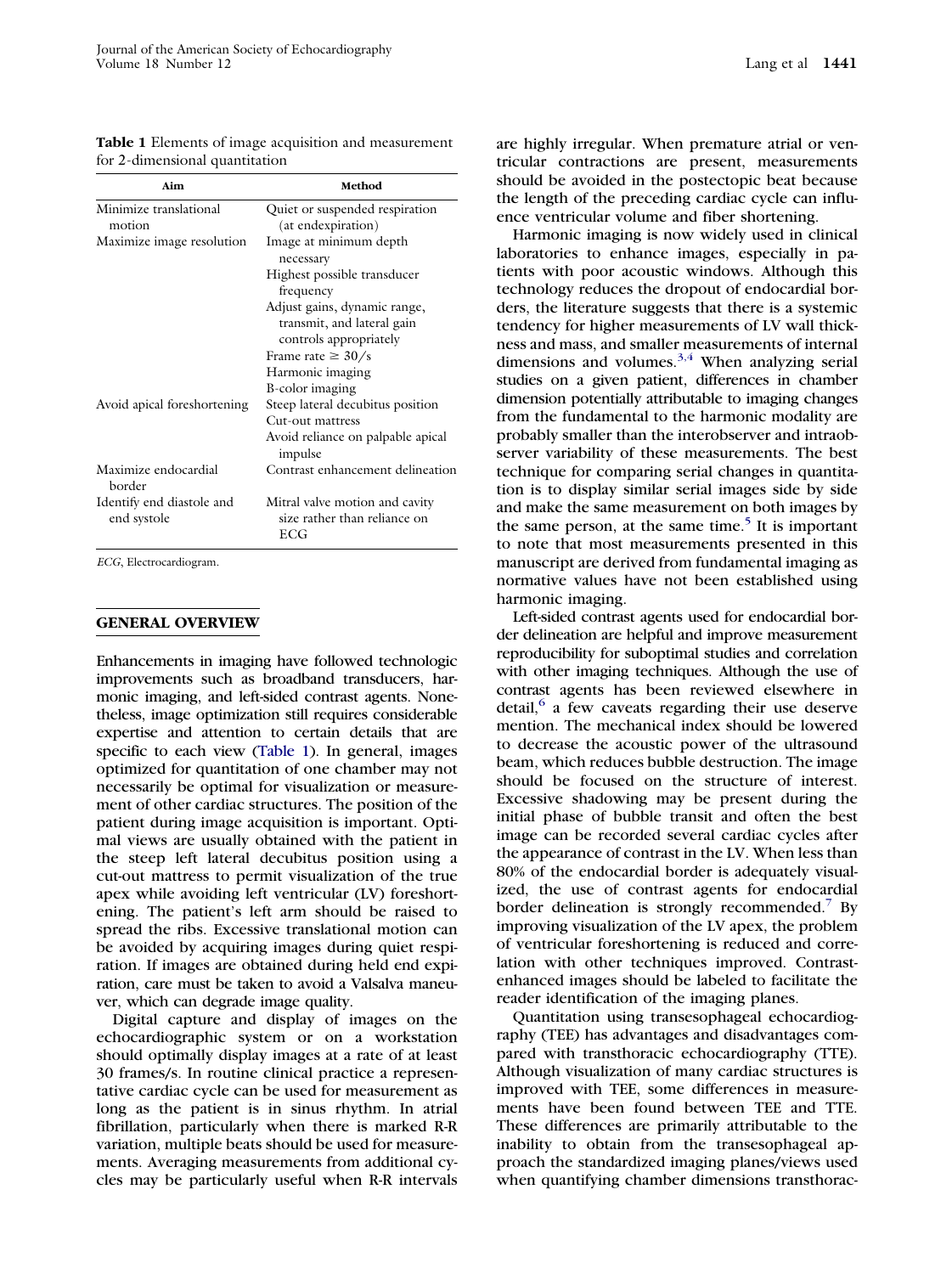ically.<sup>8,9</sup> It is the recommendation of this writing group that the same range of normal values for chamber dimensions and volumes apply for both TEE and TTE. In this article, recommendations for quantification using TEE will primarily focus on acquisition of images that allow measurement of cardiac structures along imaging planes that are analogous to TTE.

In addition to describing a parameter as normal or abnormal (reference values), clinical echocardiographers most often qualify the degree of abnormality with terms such as "mildly," "moderately," or "severely" abnormal. Such a description allows the clinician to not only understand that the parameter is abnormal but also the degree to which their patient's measurements deviate from normal. In addition to providing normative data it would be beneficial to standardize cutoffs for severity of abnormality across echocardiographic laboratories, such that the term "moderately abnormal" had the same implication in all laboratories. However, multiple statistical techniques exist for determining threshold values, all of which have significant limitations[.10](#page-19-0)

The first approach would be to define cutoffs empirically for mild, moderate, and severe abnormalities based on SD above or below the reference limit derived from a group of healthy people. The advantage of this method is that these data readily exist for most echocardiographic parameters. However, this approach has several disadvantages. Firstly, not all echocardiographic parameters are normally distributed (or gaussian) in nature, making the use of SD questionable. Secondly, even if a particular parameter is normally distributed in control subjects, most echocardiographic parameters, when measured in the general population, have a significant asymmetric distribution in one direction (abnormally large for size or abnormally low for function parameters). Using the SD derived from healthy people leads to abnormally low cut-off values, which are inconsistent with clinical experience, as the SD inadequately represents the magnitude of asymmetry (or range of values) toward abnormality. This is the case with LV ejection fraction (EF) where 4 SD below the mean  $(64 \pm 6.5)$  results in a cutoff for severely abnormal of 38%.

An alternative method would be to define abnormalities based on percentile values (eg, 95th, 99th) of measurements derived from a population that includes both healthy people and those with disease states.<sup>11</sup> Although these data may still not be gaussian, they account for the asymmetric distribution and range of abnormality present within the general population. The major limitation of this approach is that large enough population data sets simply do not exist for most echocardiographic variables.

|                              | <b>SD</b> | Percentile | Risk | <b>Expert</b><br>opinion |
|------------------------------|-----------|------------|------|--------------------------|
| Septal wall thickness        |           |            |      |                          |
| $LV$ mass                    |           |            |      |                          |
| LV dimensions                |           |            |      |                          |
| LV volumes                   |           |            |      |                          |
| LV function linear<br>method |           |            |      |                          |
| Ejection fraction            |           |            |      |                          |
| RV dimensions                |           |            |      |                          |
| PA diameters                 |           |            |      |                          |
| RV areas                     |           |            |      |                          |
| RV function                  |           |            |      |                          |
| LA dimensions                |           |            |      |                          |
| LA volumes                   |           |            |      |                          |
| RA dimensions                |           |            |      |                          |

**Table 2** Methods used to establish cut-off values of different echocardiographic parameters

*LA*, Left atrial; *LV*, left ventricular; *RA*, right atrial; *RV*, right ventricular.

Ideally, an approach that would predict outcomes or prognosis would be preferred. That is, defining a variable as moderately deviated from normal would imply that there is a moderate risk of a particular adverse outcome for that patient. Although sufficient data linking risk and cardiac chamber sizes exist for several parameters (ie, EF, LV size, left atrial [LA] volume), risk data are lacking for many other parameters. Unfortunately, this approach continues to have several limitations. The first obstacle is how to best define risk. The cutoffs suggested for a single parameter vary broadly for the risk of death, myocardial infarction (MI), and atrial fibrillation, among others. In addition, much of the risk literature applies to specific populations (eg, post-MI, elderly), and not general cardiovascular risk readily applicable to consecutive patients studied in an echocardiography laboratory. Lastly, although having data specifically related to risk is ideal, it is not clear that this is necessary. Perhaps cardiac risk increases inherently as echocardiographic parameters become more abnormal. This has been shown for several echocardiographic parameters (LA dimension, wall thickness, LV size, and LV mass) which, when partitioned based on population estimates, demonstrated graduated risk, which is often nonlinear. $11$ 

Lastly, cut-off values may be determined from expert opinion. Although scientifically least rigorous, this method takes into account the collective experience of having read and measured tens of thousands of echocardiograms.

No single methodology could be used for all parameters. The tables of cutoffs represent a consensus of a panel of experts using a combination of the methods described above (Table 2). The consensus values are more robust for some parameters than others and future research may redefine the cut-off values. Despite the limitations, these partition values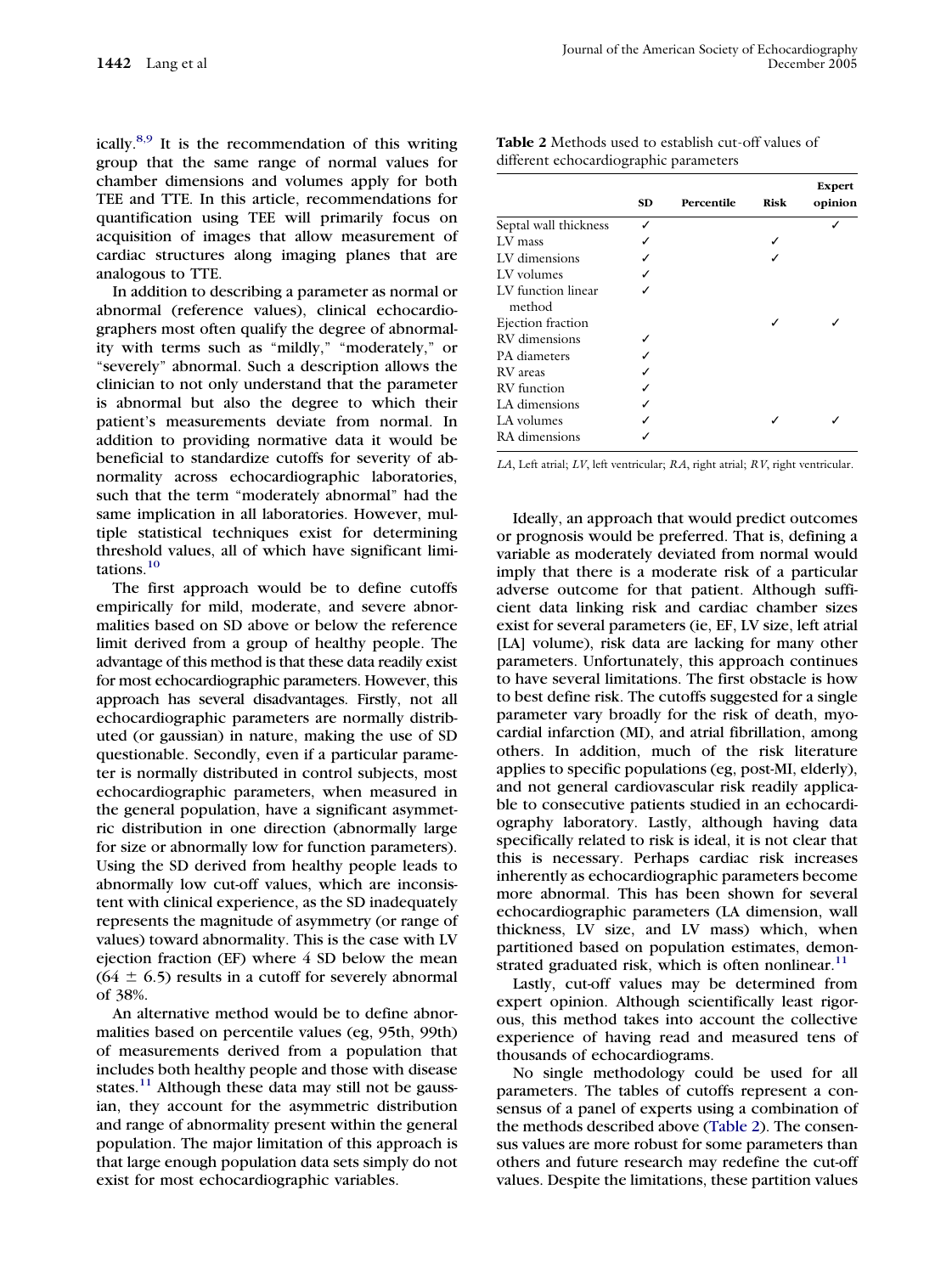| Dimension/volumes   | Use/advantages                                          | Limitations                                      |
|---------------------|---------------------------------------------------------|--------------------------------------------------|
| Linear              |                                                         |                                                  |
| M-mode              | Reproducible                                            | - Beam orientation frequently off axis           |
|                     | - High frame rates                                      | - Single dimension may not be representative in  |
|                     | - Wealth of accumulated data                            | distorted ventricles                             |
|                     | - Most representative in normally shaped ventricles     |                                                  |
| 2D-Guided           | - Assures orientation perpendicular to ventricular long | - Lower frame rates than in M-mode               |
|                     | axis                                                    | - Single dimension only                          |
| Volumetric          |                                                         |                                                  |
| Biplane Simpsons'   | - Corrects for shape distortions                        | - Apex frequently foreshortened                  |
|                     | - Minimizes mathematic assumptions                      | - Endocardial dropout                            |
|                     |                                                         | - Relies on only two planes                      |
|                     |                                                         | - Few accumulated data on normal population      |
| Area length         | - Partial correction for shape distortion               | - Based on mathematic assumptions                |
|                     |                                                         | - Few accumulated data                           |
| Mass                |                                                         |                                                  |
| M-mode or 2D-guided | - Wealth of accumulated data                            | - Inaccurate in ventricles with regional         |
|                     |                                                         | abnormalities                                    |
|                     |                                                         | - Beam orientation (M-mode)                      |
|                     |                                                         | - Small errors magnified                         |
|                     |                                                         | - Overestimates LV mass                          |
| Area length         | - Allows for contribution of papillary muscles          | - Insensitive to distortion in ventricular shape |
| Truncated ellipsoid | - More sensitive to distortions in ventricular shape    | - Based on a number or mathematic<br>assumptions |
|                     |                                                         | - Minimal normal data                            |

| <b>Table 3</b> Left ventricular quantification methods: Use, advantages, and limitations |  |  |  |  |
|------------------------------------------------------------------------------------------|--|--|--|--|
|------------------------------------------------------------------------------------------|--|--|--|--|

*2D*, Two-dimensional; *LV*, left ventricular.

represent a leap toward the standardization of clinical echocardiography.

#### **QUANTIFICATION OF THE LV**

LV dimensions, volumes, and wall thicknesses are echocardiographic measurements widely used in clinical practice and research.<sup>12,13</sup> LV size and performance are still frequently visually estimated. However, qualitative assessment of LV size and function may have significant interobserver variability and is a function of interpreter skill. Therefore, it should regularly be compared with quantitative measurements, especially when different views qualitatively suggest different degrees of LV dysfunction. Similarly, it is also important to cross-check quantitative data using the eyeball method, to avoid overemphasis on process-related measurements, which at times may depend on structures seen in a single still frame. It is important to account for the integration over time of moving structures seen in one plane, and the integration of 3-dimensional (3D) space obtained from viewing a structure in multiple orthogonal planes. Methods for quantitation of LV size, mass, and function using 2-dimensional (2D) imaging have been validated.<sup>14-17</sup>

There are distinct advantages and disadvantages to each of the accepted quantitative methods (Table 3). For example, linear LV measurements have been widely validated in the management of valvular

heart disease, but may misrepresent dilatation and dysfunction in patients with regional wall-motion abnormalities as a result of coronary artery disease. Thus, laboratories should be familiar with all available techniques and peer-review literature and should apply them on a selective basis.

## **General Principles for Linear and Volumetric LV Measurements**

To obtain accurate linear measurements of interventricular septal wall thickness (SWT), posterior wall thickness (PWT), and LV internal dimension, recordings should be made from the parasternal long-axis acoustic window. It is recommended that LV internal dimensions (LVIDd and LVIDs, respectively) and wall thicknesses be measured at the level of the LV minor axis, approximately at the mitral valve leaflet tips. These linear measurements can be made directly from 2D images or using 2D-targeted M-mode echocardiography.

By virtue of their high pulse rate, M-mode recordings have excellent temporal resolution and may complement 2D images in separating structures such as trabeculae adjacent to the posterior wall, false tendons on the left side of the septum, and tricuspid apparatus or moderator band on the right side of the septum from the adjacent endocardium. However, it should be recognized that even with 2D guidance, it may not be possible to align the M-mode cursor perpendicular to the long axis of the ventricle, which is mandatory to obtain a true minor-axis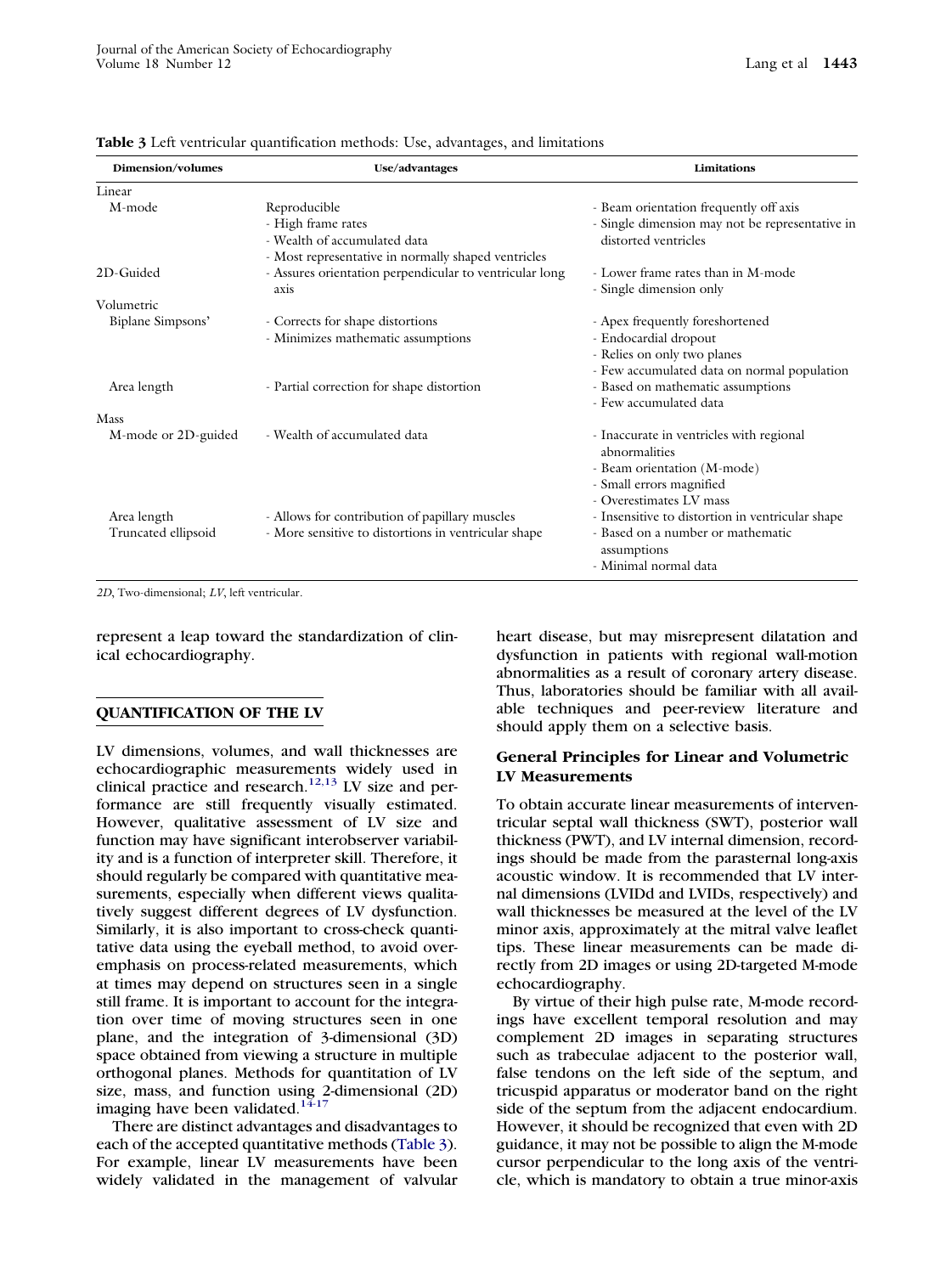<span id="page-4-0"></span>

**Figure 1** Measurement of left ventricular end-diastolic diameter (*EDD*) and end-systolic diameter (*ESD*) from M-mode, guided by parasternal short-axis image (*upper left*) to optimize medial-lateral beam orientation.

dimension measurement. Alternatively, chamber dimension and wall thicknesses can be acquired from the parasternal short-axis view using direct 2D measurements or targeted M-mode echocardiography provided that the M-mode cursor can be positioned perpendicular to the septum and LV posterior wall.

A 2D method, useful for assessing patients with coronary artery disease, has been proposed. When using this method, it is recommended that LV internal dimensions (LVIDd and LVIDs, respectively) and wall thicknesses be measured at the level of the LV minor dimension, at the mitral chordae level. These linear measurements can also be made directly from 2D images or using 2D-targeted M-mode echocardiography. Direct 2D minor-axis measurements at the chordae level intersect the interventricular septum below the LV outflow tract<sup>2,5,18</sup> and, thus, provide a global assessment in a symmetrically contracting LV, and evaluate basal regional function in a chamber with regional wall-motion abnormalities. The direct 2D minor-axis dimensions are smaller than the Mmode measurements with the upper limits of normal of LVIDd being 5.2 versus 5.5 cm and the lower limits of normal for fractional shortening (FS) being 0.18 versus 0.25. Normal systolic and diastolic measurements reported for this parameter are  $4.7 \pm 0.4$ cm and  $3.3 \pm 0.5$  cm, respectively.<sup>2,18</sup>

LVID, SWT, and PWT are measured at end diastole and end systole from 2D or M-mode recordings, $1,2$ preferably on several cardiac cycles (Figure  $1$ ).<sup>1,2</sup> Refinements in image processing have allowed improved resolution of cardiac structures. Consequently, it is now possible to measure the actual visualized thickness of the ventricular septum and other chamber dimensions as defined by the actual tissue-blood interface, rather than the distance between the



**Figure 2** Transesophageal measurements of left ventricular length (*L*) and minor diameter (*LVD*) from midesophageal 2-chamber view, usually best imaged at multiplane angle of approximately 60 to 90 degrees.



**Figure 3** Transesophageal echocardiographic measurements of left ventricular (LV) minor-axis diameter (*LVD*) from transgastric 2-chamber view of LV, usually best imaged at angle of approximately 90 to 110 degrees after optimizing maximum obtainable LV size by adjustment of medial-lateral rotation.

leading edge echoes, which had previously been recommended[.5](#page-19-0) Use of 2D echocardiographically derived linear dimensions overcomes the common problem of oblique parasternal images resulting in overestimation of cavity and wall dimensions from M-mode. If manual calibration of images is required, 6 cm or larger distances should be used to minimize errors caused by imprecise placement of calibration points.

To obtain volumetric measurements, the most important views for 2D quantitation are the midpapillary short-axis view and the apical 4- and 2-chamber views. Volumetric measurements require manual tracing of the endocardial border. The papillary muscles should be excluded from the myocardium in the LV mass calculation [\(Figure](#page-6-0) 6). Accurate measurements require optimal visualization of the endocardial border to minimize the need for extrapolation. It is recommended that the basal border of the LV cavity area be delineated by a straight line connecting the mitral valve insertions at the lateral and septal borders of the annulus on the 4-chamber view and the anterior and inferior annular borders on the 2-chamber view.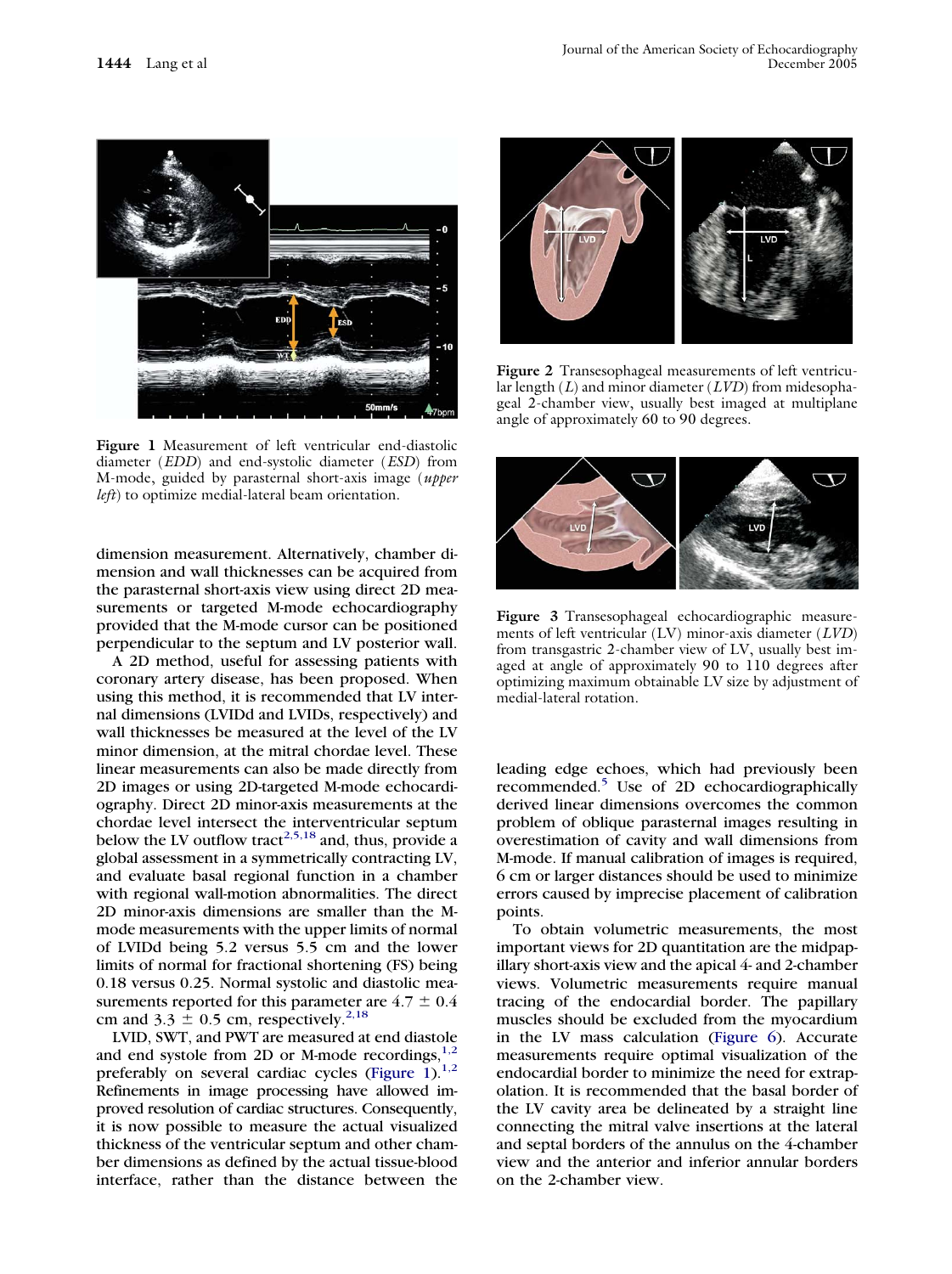<span id="page-5-0"></span>**Figure 4** Transesophageal echocardiographic measurements of wall thickness of left ventricular (LV) septal wall (*SWT*) and posterior wall (*PWT*) from transgastric shortaxis view of LV, at papillary muscle level, usually best imaged at angle of approximately 0 to 30 degrees.

End diastole can be defined at the onset of the QRS, but is preferably defined as the frame after mitral valve closure or the frame in the cardiac cycle in which the cardiac dimension is largest. In sinus rhythm, this follows atrial contraction. End systole is best defined as the frame preceding mitral valve opening or the time in the cardiac cycle in which the cardiac dimension is smallest in a normal heart. In the 2-chamber view, mitral valve motion is not always clearly discernible and the frames with the largest and smallest volumes should be identified as end diastole and end systole, respectively.

The recommended TEE views for measurement of LV diameters are the midesophageal [\(Figure](#page-4-0) 2) and transgastric [\(Figure](#page-4-0) 3) 2-chamber views. LV diameters are measured from the endocardium of the anterior wall to the endocardium of the inferior wall in a line perpendicular to the long axis of the ventricle at the junction of the basal and middle thirds of the long axis. The recommended TEE view for measurement of LV wall thickness is the transgastric midshort-axis view (Figure 4). With TEE, the long-axis dimension of the LV is often foreshortened in the midesophageal 4-chamber and long-axis views; therefore, the midesophageal 2-chamber view is preferred for this measurement. Care must be made to avoid foreshortening TEE views, by recording the image plane that shows the maximum obtainable chamber size, finding the angle for diameter measurement that is perpendicular to the long axis of that chamber, then measuring the maximum obtainable short-axis diameter.

#### **Calculation of LV Mass**

In clinical practice, LV chamber dimensions are commonly used to derive measures of LV systolic function, whereas in epidemiologic studies and treatment trials, the single largest application of echocardiography has been the estimation of LV mass in populations and its change with antihypertensive therapy.<sup>13,19</sup> All LV mass algorithms, whether using M-mode, 2D, or 3D echocardiographic measure-



**Figure 5** Comparison of relative wall thickness (*RWT*). Patients with normal left ventricular (LV) mass can have either concentric remodeling (normal LV mass with increased RWT  $\geq 0.42$ ) or normal geometry (RWT  $\leq 0.42$ ) and normal LV mass. Patients with increased LV mass can have either concentric (RWT  $\geq 0.42$ ) or eccentric  $(RWT \leq 0.42)$  hypertrophy. These LV mass measurements are based on linear measurements.

ments, are based on subtraction of the LV cavity volume from the volume enclosed by the LV epicardium to obtain LV muscle or shell volume. This shell volume is then converted to mass by multiplying by myocardial density. Hence, quantitation of LV mass requires accurate identification of interfaces between the cardiac blood pool and endocardium, and between epicardium and pericardium.

To date, most LV mass calculations have been made using linear measurements derived from 2Dtargeted M-mode or, more recently, from 2D linear LV measurements.<sup>20</sup> The ASE-recommended formula for estimation of LV mass from LV linear dimensions (validated with necropsy  $r = 0.90, P < .001^{21}$ ) is based on modeling the LV as a prolate ellipse of revolution:

LV mass = 
$$
0.8 \times \{1.04[(UVIDd + PWTd + SWTd)^3 - (LVIDd)^3]\} + 0.6 g
$$

where PWTd and SWTd are posterior wall thickness at end diastole and septal wall thickness at end diastole, respectively. This formula is appropriate for evaluating patients without major distortions of LV geometry (eg, patients with hypertension). Because this formula requires cubing primary measurements, even small errors in these measurements are magnified. Calculation of relative wall thickness (RWT) by the formula  $(2\times$ PWTd)/LVIDd permits categorization of an increase in LV mass as either concentric (RWT  $\geq$  0.42) or eccentric (RWT  $\leq$ 0.42) hypertrophy and allows identification of con-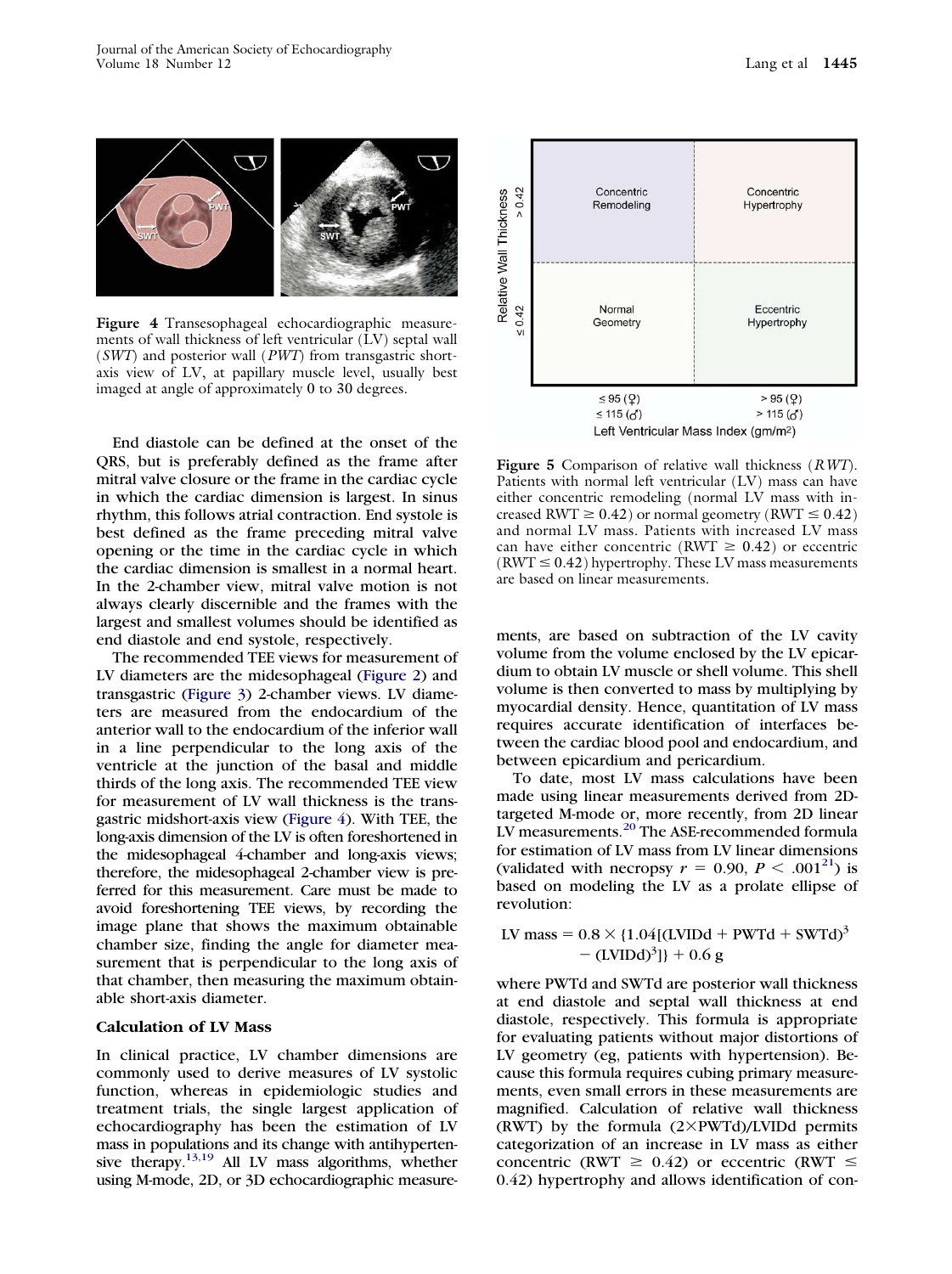<span id="page-6-0"></span>

LV Mass (TE) = 1.05 x {(b+t)<sup>2</sup> [ $\frac{7}{3}$  (a+1) +d -  $\frac{d^3}{3(a+1)^2}$  ] - b<sup>2</sup> [ $\frac{7}{3}$  a+d -  $\frac{d^3}{3a^2}$  ]}

Figure 6 Two methods for estimating LV mass based on area-length (*AL*) formula and the truncated ellipsoid (*TE*) formula, from short-axis (*left*) and apical four-chamber (*right*) 2-D echo views. Where  $A_1$  = total LV area;  $A_2$  = LV cavity area,  $A_m$  = myocardial area,  $\alpha$  is the long or semi-major axis from widest minor axis radius to apex, *b* is the short-axis radius (back calculated from the short-axis cavity area) and *d* is the truncated semimajor axis from widest short-axis diameter to mitral anulus plane. Assuming a circular area, the radius *(b)* is computed and mean wall thickness *(t)* derived from the short-axis epicardial and cavity areas. See text for explanation.

centric remodeling (normal LV mass with increased RWT) [\(Figure](#page-5-0) 5). $^{2}$ 

The most commonly used 2D methods for measuring LV mass are based on the area-length formula and the truncated ellipsoid model, as described in detail in the 1989 ASE document on LV quantitation[.2](#page-19-0) Both methods were validated in the early 1980s in animal models and by comparing premorbid echocardiograms with measured LV weight at autopsy in human beings. Both methods rely on measurements of myocardial area at the midpapillary muscle level. The epicardium is traced to obtain the total area (A1) and the endocardium is traced to obtain the cavity area (A2). Myocardial area (Am) is computed as the difference:  $Am = A1 - A2$ . Assuming a circular area, the radius is computed:  $b = \sqrt{A2/\pi}$ , and a mean wall thickness derived (Figure 6). LV mass can be calculated by one of the two formulas shown in Figure 6. In the presence of extensive regional wall-motion abnormalities (eg, MI), the biplane Simpson's method may be used, although this method is dependent on adequate endocardial and epicardial definition of the LV, which often is challenging from this window. Most laboratories obtain the measurement at end diastole and exclude the papillary muscles in tracing the myocardial area.

TEE evaluation of LV mass is also highly accurate, but has minor systematic differences in LV PWT. In particular, LV mass derived from TEE wall-thickness measurements is higher by an average of 6  $g/m<sup>2,8</sup>$  $g/m<sup>2,8</sup>$  $g/m<sup>2,8</sup>$ 



**Figure 7** Two-dimensional measurements for volume calculations using biplane method of disks (modified Simpson's rule) in apical 4-chamber (*A4C*) and apical 2-chamber (*A2C*) views at end diastole (*LV EDD*) and at end systole (*LV ESD*). Papillary muscles should be excluded from the cavity in the tracing.

### **LV Systolic Function: Linear and Volumetric Measurement**

Many echocardiography laboratories rely on M-mode measurements or linear dimensions derived from the 2D image for quantification. Linear measurements from M-mode and 2D images have proven to be reproducible with low intraobserver and interobserver variability[.20,23-26](#page-19-0) Although linear measures of LV function are problematic when there is a marked regional difference in function, in patients with uncomplicated hypertension, obesity, or valvular diseases, such regional differences are rare in the absence of clinically recognized MI. Hence, FS and its relationship to end-systolic stress often provide useful information in clinical studies. $27$  The previously used Teichholz or Quinones methods of calculating LV EF from LV linear dimensions may result in inaccuracies as a result of the geometric assumptions required to convert a linear measurement to a  $3D$  volume.<sup>28,29</sup> Accordingly, the use of linear measurements to calculate LV EF is not recommended for clinic practice.

Contraction of muscle fibers in the LV midwall may better reflect intrinsic contractility than contraction of fibers at the endocardium. Calculation of midwall rather than endocardial FS is particularly useful in revealing underlying systolic dysfunction in the setting of concentric hypertrophy.<sup>30</sup> Midwall fraction and shortening (MWFS) may be computed from linear measures of diastolic and systolic cavity sizes and wall thicknesses based on mathematic models,  $30,31$  according to the following formulas: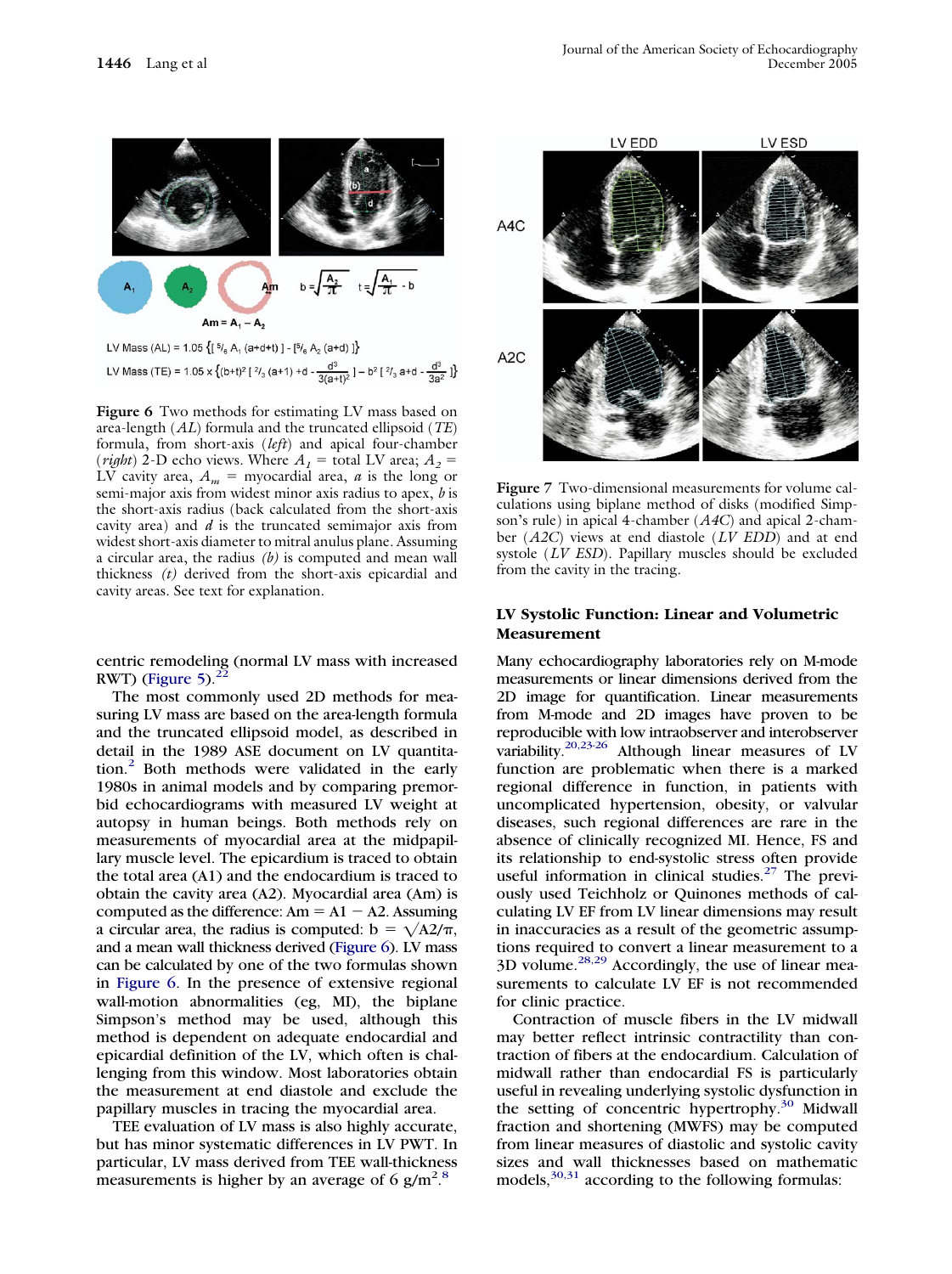|                                             |                    | Women              |                        |                      |                    | Men                |                        |                      |  |  |
|---------------------------------------------|--------------------|--------------------|------------------------|----------------------|--------------------|--------------------|------------------------|----------------------|--|--|
|                                             | Reference<br>range | Mildly<br>abnormal | Moderately<br>abnormal | Severely<br>abnormal | Reference<br>range | Mildly<br>abnormal | Moderately<br>abnormal | Severely<br>abnormal |  |  |
| Linear Method                               |                    |                    |                        |                      |                    |                    |                        |                      |  |  |
| $LV$ mass, $g$                              | $67 - 162$         | 163–186            | $187 - 210$            | $\geq$ 211           | $88 - 224$         | $225 - 258$        | 259-292                | $\geq$ 293           |  |  |
| LV mass/BSA, $g/m^2$                        | $43 - 95$          | 96–108             | $109 - 121$            | $\geq$ 122           | $49 - 115$         | 116–131            | $132 - 148$            | $\geq$ 149           |  |  |
| LV mass/height, $g/m$                       | $41 - 99$          | $100 - 115$        | $116 - 128$            | $\geq$ 129           | $52 - 126$         | $127 - 144$        | $145 - 162$            | $\geq$ 163           |  |  |
| LV mass/height <sup>2,7</sup> , $g/m^{2,7}$ | $18 - 44$          | $45 - 51$          | $52 - 58$              | $\geq 59$            | $20 - 48$          | $49 - 55$          | $56 - 63$              | $\geq 64$            |  |  |
| Relative wall thickness, cm                 | $0.22 - 0.42$      | $0.43 - 0.47$      | $0.48 - 0.52$          | $\geq 0.53$          | $0.24 - 0.42$      | $0.43 - 0.46$      | $0.47 - 0.51$          | $\geq 0.52$          |  |  |
| Septal thickness, cm                        | $0.6 - 0.9$        | $1.0 - 1.2$        | $1.3 - 1.5$            | $\geq 1.6$           | $0.6 - 1.0$        | $1.1 - 1.3$        | $1.4 - 1.6$            | $\geq 1.7$           |  |  |
| Posterior wall thickness, cm                | $0.6 - 0.9$        | $1.0 - 1.2$        | $1.3 - 1.5$            | $\geq 1.6$           | $0.6 - 1.0$        | $1.1 - 1.3$        | $1.4 - 1.6$            | $\geq 1.7$           |  |  |
| 2D Method                                   |                    |                    |                        |                      |                    |                    |                        |                      |  |  |
| $LV$ mass, $g$                              | 66–150             | 151–171            | $172 - 182$            | >193                 | $96 - 200$         | $201 - 227$        | 228-254                | >255                 |  |  |
| LV mass/BSA, $g/m^2$                        | 44-88              | 89-100             | 101-112                | $\geq$ 113           | $50 - 102$         | 103-116            | $117 - 130$            | $\geq$ 131           |  |  |

<span id="page-7-0"></span>**Table 4** Reference limits and partition values of left ventricular mass and geometry

*BSA*, Body surface area; *LV*, left ventricular; *2D*, 2-dimensional.

Bold italic values: Recommended and best validated.

Inner shell = [(LVIDd + SWTd/2 + PWTd/2)<sup>3</sup> – LVIDd<sup>3</sup> + LVIDs<sup>3</sup>]<sup>1/3</sup> – LVIDs

$$
MWFS = \frac{([LVIDA + SWTd/2 + PWTd/2] - [LVIDs + inner shell])}{(LVIDd + SWTd/2 + PWTd/2) \times 100}
$$

The most commonly used 2D measurement for volume measurements is the biplane method of disks (modified Simpson's rule) and is the currently recommended method of choice by consensus of this committee [\(Figure](#page-6-0) 7). The principle underlying this method is that the total LV volume is calculated from the summation of a stack of elliptical disks. The height of each disk is calculated as a fraction (usually 1/20) of the LV long axis based on the longer of the two lengths from the 2- and 4-chamber views. The cross-sectional area of the disk is based on the two diameters obtained from the 2- and 4-chamber views. When two adequate orthogonal views are not available, a single plane can be used and the area of the disk is then assumed to be circular. The limitations of using a single plane are greatest when extensive wall-motion abnormalities are present.

An alternative method to calculate LV volumes when apical endocardial definition precludes accurate tracing is the area-length method where the LV is assumed to be bullet-shaped. The mid-LV cross-sectional area is computed by planimetry in the parasternal short-axis view and the length of the ventricle taken from the midpoint of the annulus to the apex in the apical 4-chamber view. These measurements are repeated at end diastole and end systole, and the volume is computed according to the formula: volume  $=$  [5 (area) (length)]/6. The most widely used parameter for indexing volumes is the body surface area (BSA) in square meters.

End-diastolic volume (EDV) and end-systolic volume (ESV) are calculated by either of the two methods described above and the EF is calculated as follows:

#### $Ejection fraction = (EDV - ESV)/EDV$

Partition values for recognizing depressed LV systolic function in [Table 6](#page-8-0) follow the conventional practice of using the same cutoffs in women and men; however, emerging echocardiographic and magnetic resonance imaging (MRI) data suggest that LV EF and other indices are somewhat higher in apparently healthy women than in men.<sup>32,33</sup> Quantitation of LV volumes using TEE is challenging because of difficulties in obtaining a nonforeshortened LV cavity from the esophageal approach. However, when carefully acquired, direct comparisons between TEE and TTE volumes and EF have shown minor or no significant differences.<sup>8,9</sup>

#### **References Values for LV Measurements**

As shown in Tables 4-6, reference values for LV linear dimensions have been obtained from an ethnically diverse population of 510 normal-weight, normotensive, and nondiabetic white, African American, and American Indian adults without recognized cardiovascular disease (unpublished data). The populations from which these data have been derived have been described in detail previously[.20,34-36](#page-19-0) Reference values for volumetric measurements have also been obtained in a healthy adult population.<sup>37</sup>

Normal values for LV mass differ between men and women even when indexed for BSA (Table 4). The best method for normalizing LV mass measurements in adults is still debated. Although BSA has been most often used in clinical trials, this method will underestimate the prevalence of LV hypertrophy in overweight and obese individuals. The ability to detect LV hypertrophy related to obesity and to cardiovascular diseases is enhanced by indexing LV mass for the power of its allometric or growth relation with height (height $^{2.7}$ ). Data are inconclusive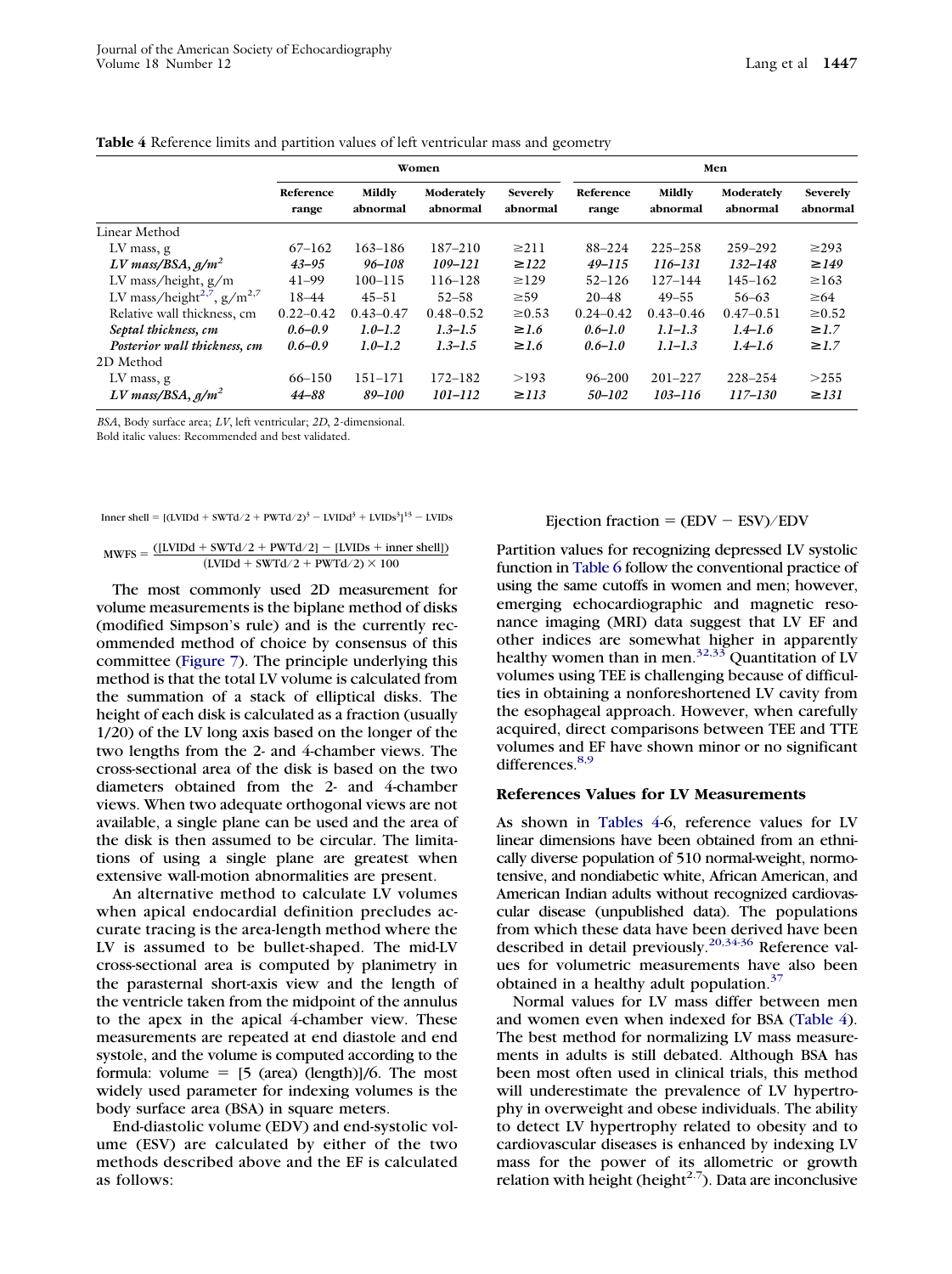<span id="page-8-0"></span>**Table 5** Reference limits and partition values of left ventricular size

|                                    | Women              |                    |                        |                      | Men                |                    |                        |                             |
|------------------------------------|--------------------|--------------------|------------------------|----------------------|--------------------|--------------------|------------------------|-----------------------------|
|                                    | Reference<br>range | Mildly<br>abnormal | Moderately<br>abnormal | Severely<br>abnormal | Reference<br>range | Mildly<br>abnormal | Moderately<br>abnormal | <b>Severely</b><br>abnormal |
| LV dimension                       |                    |                    |                        |                      |                    |                    |                        |                             |
| LV diastolic diameter              | $3.9 - 5.3$        | $5.4 - 5.7$        | $5.8-6.1$              | $\geq 6.2$           | $4.2 - 5.9$        | $6.0 - 6.3$        | $6.4 - 6.8$            | $\geq 6.9$                  |
| LV diastolic diameter/BSA, $cm/m2$ | $2.4 - 3.2$        | $3.3 - 3.4$        | $3.5 - 3.7$            | $\geq 3.8$           | $2.2 - 3.1$        | $3.2 - 3.4$        | $3.5 - 3.6$            | $\geq 3.7$                  |
| LV diastolic diameter/height, cm/m | $2.5 - 3.2$        | $3.3 - 3.4$        | $3.5 - 3.6$            | $\geq 3.7$           | $2.4 - 3.3$        | $3.4 - 3.5$        | $3.6 - 3.7$            | $\geq 3.8$                  |
| LV volume                          |                    |                    |                        |                      |                    |                    |                        |                             |
| LV diastolic volume, mL            | $56 - 104$         | 105-117            | 118-130                | $\geq$ 131           | $67 - 155$         | 156-178            | $179 - 201$            | $\geq 201$                  |
| LV diastolic volume/BSA, $mL/m^2$  | $35 - 75$          | 76–86              | 87–96                  | $\geq 97$            | $35 - 75$          | 76–86              | $87 - 96$              | $\geq 97$                   |
| LV systolic volume, mL             | $19 - 49$          | $50 - 59$          | 60–69                  | $\geq 70$            | $22 - 58$          | $59 - 70$          | $71 - 82$              | $\geq 83$                   |
| LV systolic volume/BSA, $mL/m^2$   | $12 - 30$          | $31 - 36$          | $37 - 42$              | $\geq 43$            | $12 - 30$          | $31 - 36$          | $37 - 42$              | $\geq 43$                   |

*BSA*, body surface area; *LV*, left ventricular.

Bold italic values: Recommended and best validated.

**Table 6** Reference limits and values and partition values of left ventricular function

|                                      |                    |                    | Women                  |                      |                    | Men                |                        |                             |  |
|--------------------------------------|--------------------|--------------------|------------------------|----------------------|--------------------|--------------------|------------------------|-----------------------------|--|
|                                      | Reference<br>range | Mildly<br>abnormal | Moderately<br>abnormal | Severely<br>abnormal | Reference<br>range | Mildly<br>abnormal | Moderately<br>abnormal | <b>Severely</b><br>abnormal |  |
| Linear method                        |                    |                    |                        |                      |                    |                    |                        |                             |  |
| Endocardial fractional shortening, % | $27 - 45$          | $22 - 26$          | $17 - 21$              | $\leq 16$            | $25 - 43$          | $20 - 24$          | $15 - 19$              | $\leq$ 14                   |  |
| Midwall fractional shortening, %     | $15 - 23$          | $13 - 14$          | $11 - 12$              | $\leq 10$            | $14 - 22$          | $12 - 13$          | $10 - 11$              | $\leq 10$                   |  |
| 2D Method                            |                    |                    |                        |                      |                    |                    |                        |                             |  |
| Ejection fraction, %                 | $\geq 55$          | $45 - 54$          | $30 - 44$              | <30                  | $\geq 55$          | $45 - 54$          | $30 - 44$              | 30                          |  |

*2D*, Two-dimensional.

Bold italic values: Recommended and best validated.

as to whether such indexing of LV mass may improve or attenuate prediction of cardiovascular events. Of note, the reference limits for LV mass in [Table 4](#page-7-0) are lower than those published in some previous echocardiographic studies, yet are virtually identical to those based on direct necropsy measurement and cut-off values used in clinical trials[.19,20,36,38,39](#page-19-0) Although some prior studies have suggested racial differences in LV mass measurement, the consensus of the literature available indicates that no significant differences exist between clinically healthy African American and Caucasian people. In contrast, a recent study has shown racial-ethnic differences in LV structure in adults with hypertension.<sup>40</sup> Although the sensitivity, specificity, and predictive value of LV wall-thickness measurements for detection of LV hypertrophy are lower than for calculated LV mass, it is sometimes easiest in clinical practice to identify LV hypertrophy by measuring an increased LV posterior and septal thickness.<sup>41</sup>

The use of LV mass in children is complicated by the need for indexing the measurement relative to patient body size. The intent of indexing is to account for normal childhood growth of lean body mass without discounting the pathologic effects of patients who are overweight or obese. In this way, an indexed LV mass measurement in early childhood can be directly compared with a subsequent measurement during adolescence and adulthood. Dividing LV mass by height (meters) increased to a power of 2.5 to 3.0 is the most widely accepted indexing method in older children and adolescents because it correlates best to indexing LV mass to lean body mass.<sup>42</sup> Currently an intermediate value of 2.7 is generally used.<sup>43,44</sup> In younger children  $\ll 8$  years old), the most ideal indexing factor remains an area of research, but height increased to a power of 2.0 appears to be the most appropriate. $45$ 

#### **Three-dimensional Assessment of Volume and Mass**

Three-dimensional chamber volume and mass are incompletely characterized by 1-dimensional or 2D approaches, which are based on geometric assumptions. Although these inaccuracies have been considered inevitable and of minor clinical importance in the past, in most situations accurate measurements are required, particularly when following the course of a disease with serial examinations. During the last decade, several 3D echocardiographic techniques became available to measure LV volumes and mass.<sup>46-59</sup> These can be conceptually divided into techniques, which are based on offline reconstruction from a set of 2D cross sections, or online data acquisition using a matrix-array transducer, also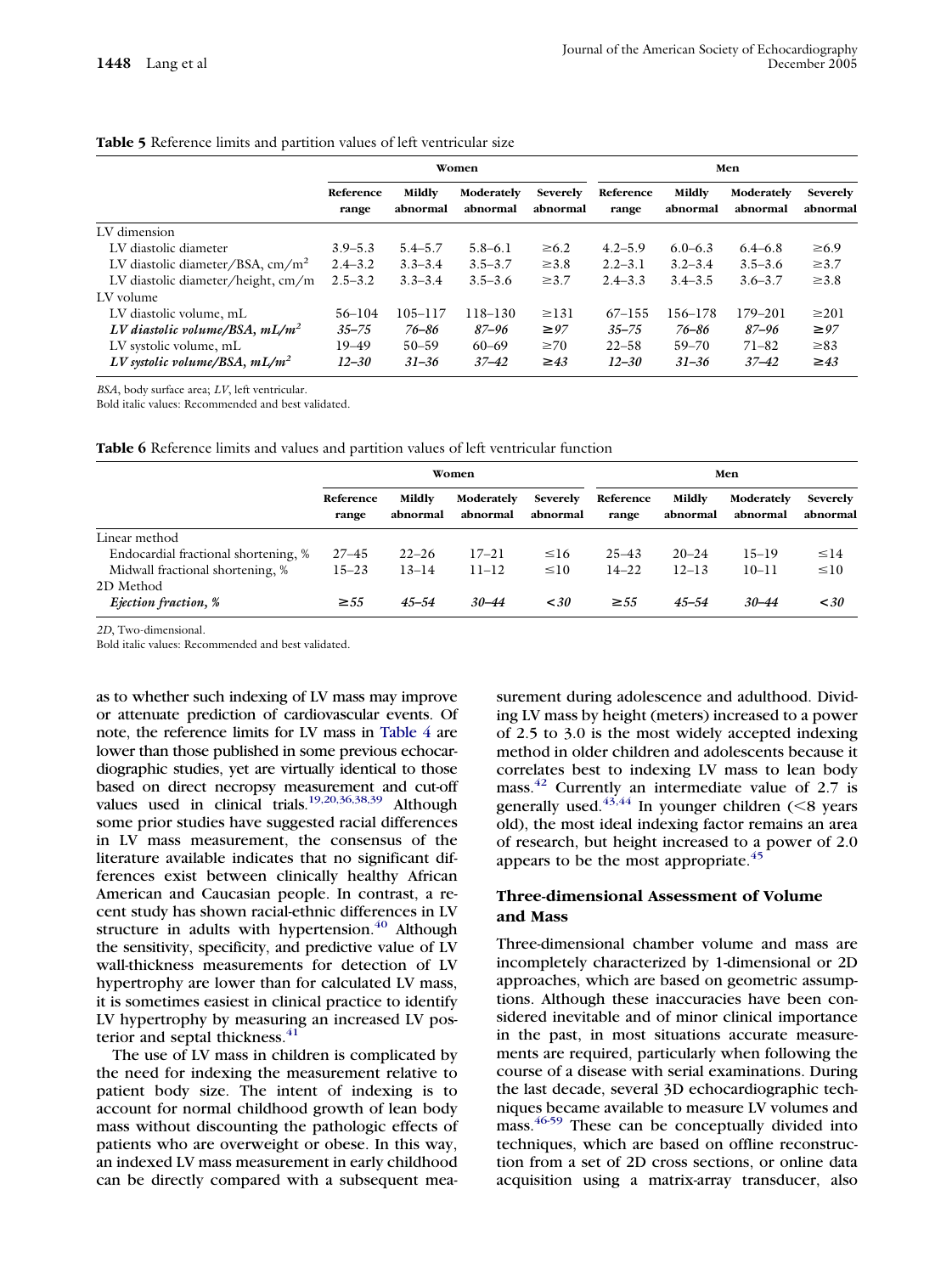<span id="page-9-0"></span>

**Figure 8** Segmental analysis of LV walls based on schematic views, in a parasternal short- and long-axis orientation, at 3 different levels. The "apex segments" are usually visualized from apical 4-chamber, apical 2 and 3-chamber views. The apical cap can only be appreciated on some contrast studies. A 16-segment model can be used, without the apical cap, as described in an ASE 1989 document.<sup>2</sup> A 17-segment model, including the apical cap, has been suggested by the American Heart Association Writing Group on Myocardial Segmentation and Registration for Cardiac Imaging.<sup>[62](#page-21-0)</sup>



**Figure 9** Typical distributions of the right coronary artery (RCA), the left anterior descending (LAD), and the circumflex (CX) coronary arteries. The arterial distribution varies between patients. Some segments have variable coronary perfusion.

known as real-time 3D echocardiography. After acquisition of the raw data, calculation of LV volumes and mass requires identification of endocardial borders (and for mass epicardial border) using manual or semiautomated algorithms. These borders are then processed to calculate the cavity or myocardial volume by summation of disks $54,56$  or other methods[.46-48](#page-20-0)

Regardless of which acquisition or analysis method is used, 3D echocardiography does not rely on geometric assumptions for volume/mass calculations and is not subject to plane positioning errors, which can lead to chamber foreshortening. Studies comparing 3D echocardiographic LV volumes

or mass with other gold standards (eg, MRI) have confirmed 3D echocardiography to be accurate. Compared with magnetic resonance data, LV and right ventricular (RV) volumes calculated from 3D echocardiography showed significantly better agreement (smaller bias), lower scatter, and lower intraobserver and interobserver variability than 2D echocardiography[.46,54,57,60](#page-20-0) The superiority of 3D echocardiographic LV mass calculations over values calculated from M-mode or 2D echocardiography has been convincingly shown.<sup>55,57,59</sup> RV volume and mass have also been measured by 3D echocardiography with good agreement with magnetic resonance data[.58,61](#page-21-0) Current limitations include the require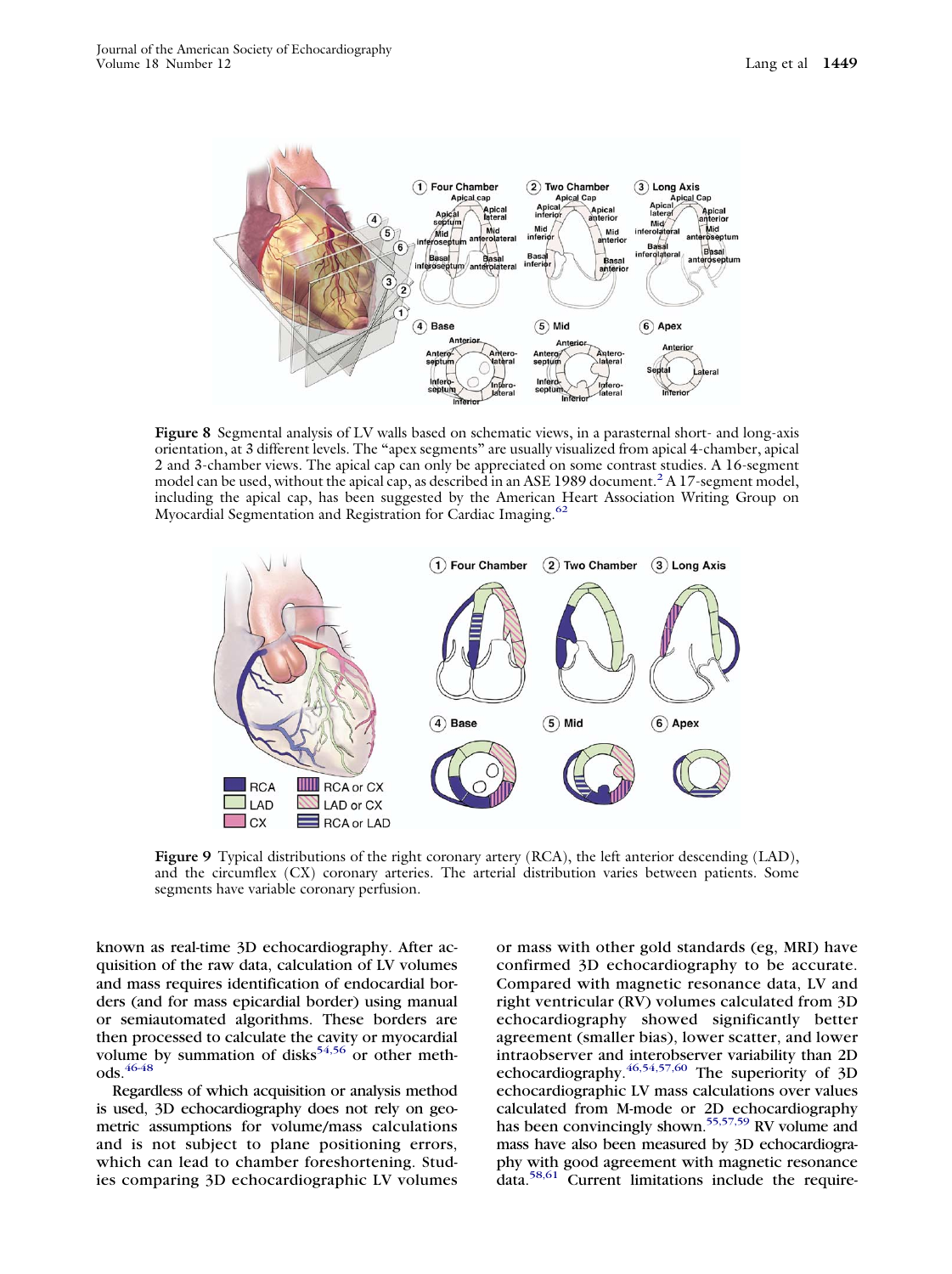ment of regular rhythm, relative inferior image quality of real-time 3D echocardiography compared with 2D images, and the time necessary for offline data analysis. However, the greater number of acquired data points, the lack of geometric assumptions, increasingly sophisticated 3D image, and measurements solutions offset these limitations.

## **Regional LV Function**

In 1989, the ASE recommended a 16-segment model for LV segmentation. $2$  This model consists of 6 segments at both basal and midventricular levels and 4 segments at the apex [\(Figure](#page-9-0) 8). The attachment of the RV wall to the LV defines the septum, which is divided at basal and mid-LV levels into anteroseptum and inferoseptum. Continuing counterclockwise, the remaining segments at both basal and midventricular levels are labeled as inferior, inferolateral, anterolateral, and anterior. The apex includes septal, inferior, lateral, and anterior segments. This model has become widely used in echocardiography. In contrast, nuclear perfusion imaging, cardiovascular magnetic resonance, and cardiac computed tomography have commonly used a larger number of segments.

In 2002, the American Heart Association Writing Group on Myocardial Segmentation and Registration for Cardiac Imaging, in an attempt to establish segmentation standards applicable to all types of imaging, recommended a 17-segment model [\(Figure](#page-9-0) 8). $62$  This differs from the previous 16-segment model predominantly by the addition of a 17th segment, the apical cap. The apical cap is the segment beyond the end of the LV cavity. Refinements in echocardiographic imaging, including harmonics and contrast imaging, are believed to permit improved imaging of the apex. Either model is practical for clinical application yet sufficiently detailed for semiquantitative analysis. The 17-segment model should be predominantly used for myocardial perfusion studies or any time efforts are made to compare between imaging modalities. The 16-segment model is appropriate for studies assessing wall-motion abnormalities, as the tip of the normal apex (segment 17) does not move.

The mass and size of the myocardium as assessed at autopsy is the basis for determining the distribution of segments. Sectioned into basal, midventricular, and apical thirds, perpendicular to the LV long axis, with the midventricular third defined by the papillary muscles, the measured myocardial mass in adults without cardiac disease was 43% for the base,  $36\%$  for the midcavity, and 21% for the apex.<sup>63</sup> The 16-segment model closely approximates this, creating a distribution of 37.5% for both the basal and midportions and 25% for the apical portion. The 17-segment model creates a distribution of 35.3%, 35.3%, and 29.4% for the basal, mid, and apical portions (including the apical cap) of the heart, respectively.

Variability exists in the coronary artery blood supply to myocardial segments. Nevertheless, the segments are usually attributed to the 3 major coronary arteries are shown in the TTE distributions of [Figure](#page-9-0) 9. [62](#page-21-0)

Since the 1970s, echocardiography has been used for the evaluation of LV regional wall motion during infarction and ischemia. $64-66$  It is recognized that regional myocardial blood flow and regional LV systolic function are related over a wide range of blood flows[.67](#page-21-0) Although regional wall-motion abnormalities at rest may not be seen until the luminal diameter stenosis exceeds 85%, with exercise, a coronary lesion of 50% can result in regional dysfunction. It is recognized that echocardiography can overestimate the amount of ischemic or infarcted myocardium, as wall motion of adjacent regions may be affected by tethering, disturbance of regional loading conditions, and stunning.<sup>68</sup> Therefore, wall thickening and motion should be considered. Moreover, it should be remembered that regional wallmotion abnormalities may occur in the absence of coronary artery disease.

It is recommended that each segment be analyzed individually and scored on the basis of its motion and systolic thickening. Ideally, the function of each segment should be confirmed in multiple views. Segment scores are as follows: normal or hyperkinesis = 1, hypokinesis  $= 2$ , akinesis (negligible thickening)  $=$  $3$ , dyskinesis (paradoxical systolic motion) = 4, and aneurysmal (diastolic deformation) =  $5<sup>1</sup>$  Wall-motion score index can be derived as a sum of all scores divided by the number of segments visualized.

## **Assessment of LV Remodeling and the Use of Echocardiography in Clinical Trials**

LV remodeling describes the process by which the heart changes its size, geometry, and function over time. Quantitative 2D TTE enables characterization of LV remodeling that occurs in healthy individuals and in a variety of heart diseases. LV remodeling may be physiologic when the heart increases in size but maintains normal function during growth, physical training, and pregnancy. Several studies have demonstrated that both isometric and isotonic exercise cause remodeling of the LV and RV chamber sizes and wall thicknesses. $69-73$  These changes in highly trained, elite athlete hearts are directly related to the type and duration of exercise and have been characterized echocardiographically. With isometric exercise, a disproportionate increase occurs in LV mass compared with the increase in LV diastolic volume, resulting in significantly greater wall thickness to cavity size ratio (h/R ratio) than takes place in healthy nonathletic individuals with no change in ejection phase indices of LV contractile func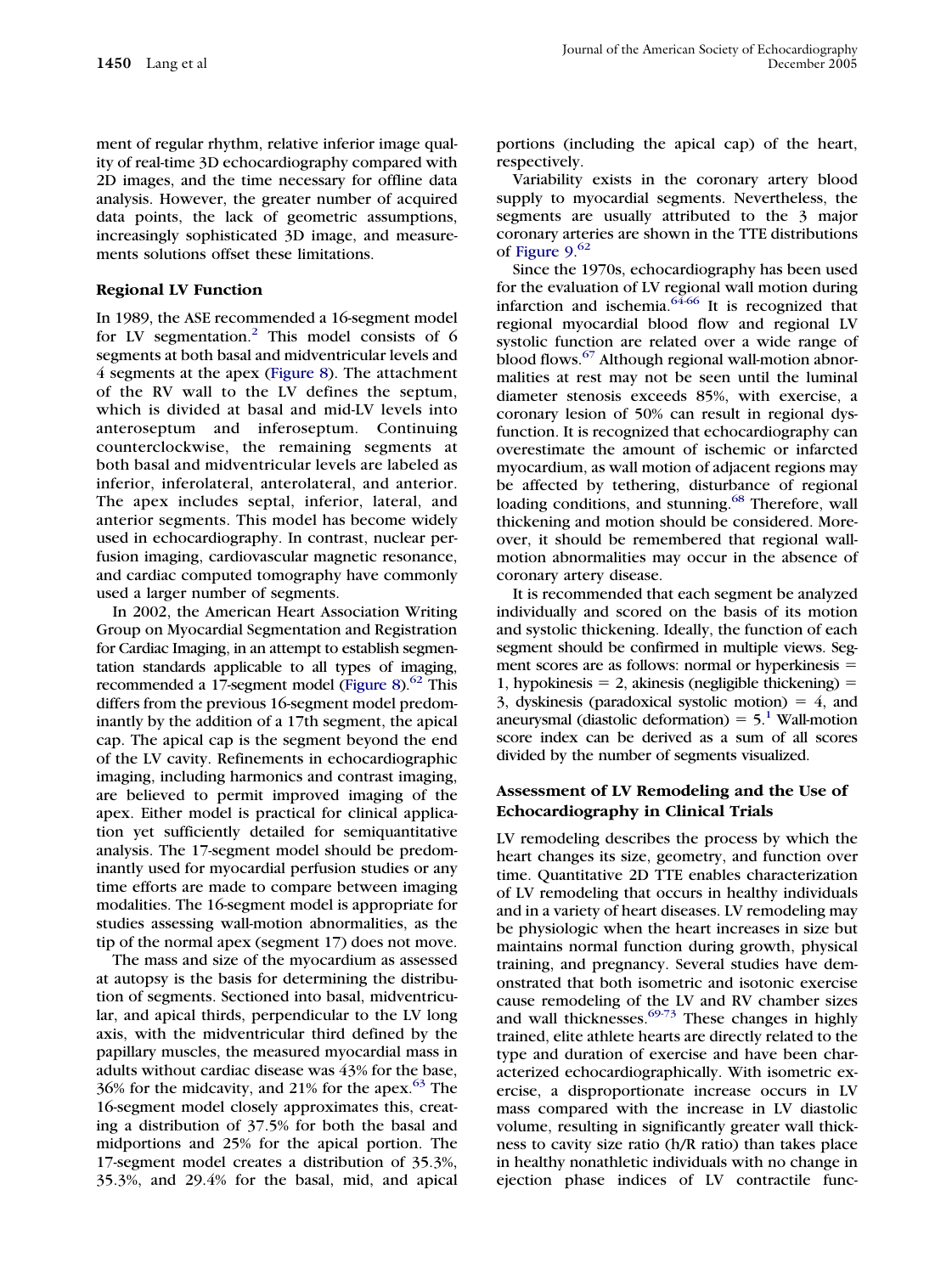<span id="page-11-0"></span>tion.[69-73](#page-21-0) This physiologic hypertrophic remodeling of the athlete heart is reversible with cessation of endurance training and is related to the total increase in lean body weight, $\frac{70}{3}$  and triggered by enhanced cardiac sympathetic activity.<sup>74</sup> Remodeling may be compensatory in chronic pressure overload because of systemic hypertension or aortic stenosis resulting in concentric hypertrophy (increased wall thickness, normal cavity volume, and preserved EF) [\(Figure](#page-5-0) 5). Compensatory LV remodeling also occurs in chronic volume overload associated with mitral or aortic regurgitation, which induces a ventricular architecture characterized by eccentric hypertrophy, LV chamber dilatation, and initially normal contractile function. Pressure and volume overload may remain compensated by appropriate hypertrophy, which normalizes wall stress such that hemodynamics and EF remain stable during the long term. However, in some patients, chronically increased afterload cannot be normalized indefinitely and the remodeling process becomes pathologic.

Transition to pathologic remodeling is heralded by progressive ventricular dilatation, distortion of cavity shape, and disruption of the normal geometry of the mitral annulus and subvalvular apparatus resulting in mitral regurgitation. The additional volume load from mitral regurgitation escalates the deterioration in systolic function and development of heart failure. LV dilatation begets mitral regurgitation and mitral regurgitation begets further LV dilatation, progressive remodeling, and contractile dysfunction.

Changes in LV size and geometry caused by hypertension [\(Figure](#page-5-0) 5) reflect the dominant underlying hemodynamic alterations associated with blood pressure elevation.<sup>22,75</sup> The pressure overload pattern of concentric hypertrophy is uncommon in otherwise healthy individuals with hypertension and is associated with high systolic blood pressure and high peripheral resistance. In contrast, eccentric LV hypertrophy is associated with normal peripheral resistance but high cardiac index consistent with excess circulating blood volume. Concentric remodeling (normal LV mass with increased RWT) is characterized by high peripheral resistance, low cardiac index, and increased arterial stiffness. $76,77$ 

A unique form of remodeling occurs after MI as a result of the abrupt loss of contracting myocytes.<sup>22,78</sup> Early expansion of the infarct zone is associated with early LV dilatation as the increased regional wall stress is redistributed to preserve stroke volume. The extent of early and late postinfarction remodeling is determined by a number of factors, including size and location of infarction, activation of the sympathetic nervous system, and up-regulation of the renin/angiotensin/aldosterone system and natriuretic peptides. Between a half and



**Figure 10** Methods of measuring right ventricular wall thickness (*arrows*) from M-mode (*left*) and subcostal transthoracic (*right*) echocardiograms.



**Figure 11** Midright ventricular diameter measured in apical 4-chamber view at level of left ventricular papillary muscles.

a third of patients postinfarction experience progressive dilatation<sup>79,80</sup> with distortion of ventricular geometry and secondary mitral regurgitation. Mitral regurgitation further increases the propensity for deterioration in LV function and development of congestive heart failure. Pathologic LV remodeling is the final common pathway to heart failure, whether the initial stimulus is chronic pressure, chronic volume overload, genetically determined cardiomyopathy, or MI. The cause of LV dysfunction in approximately two thirds of the 4.9 million patients with heart failure in the United States is coronary artery disease.<sup>81</sup>

Although LV remodeling in patients with chronic systemic hypertension, chronic valvular regurgitation, and primary cardiomyopathies has been described, the transition to heart failure is less well known because the time course is so prolonged. By contrast, the time course from MI to heart failure is shorter and has been clearly documented.

The traditional quantitative echocardiographic measurements recommended for the evaluation of LV remodeling included estimates of LV volumes either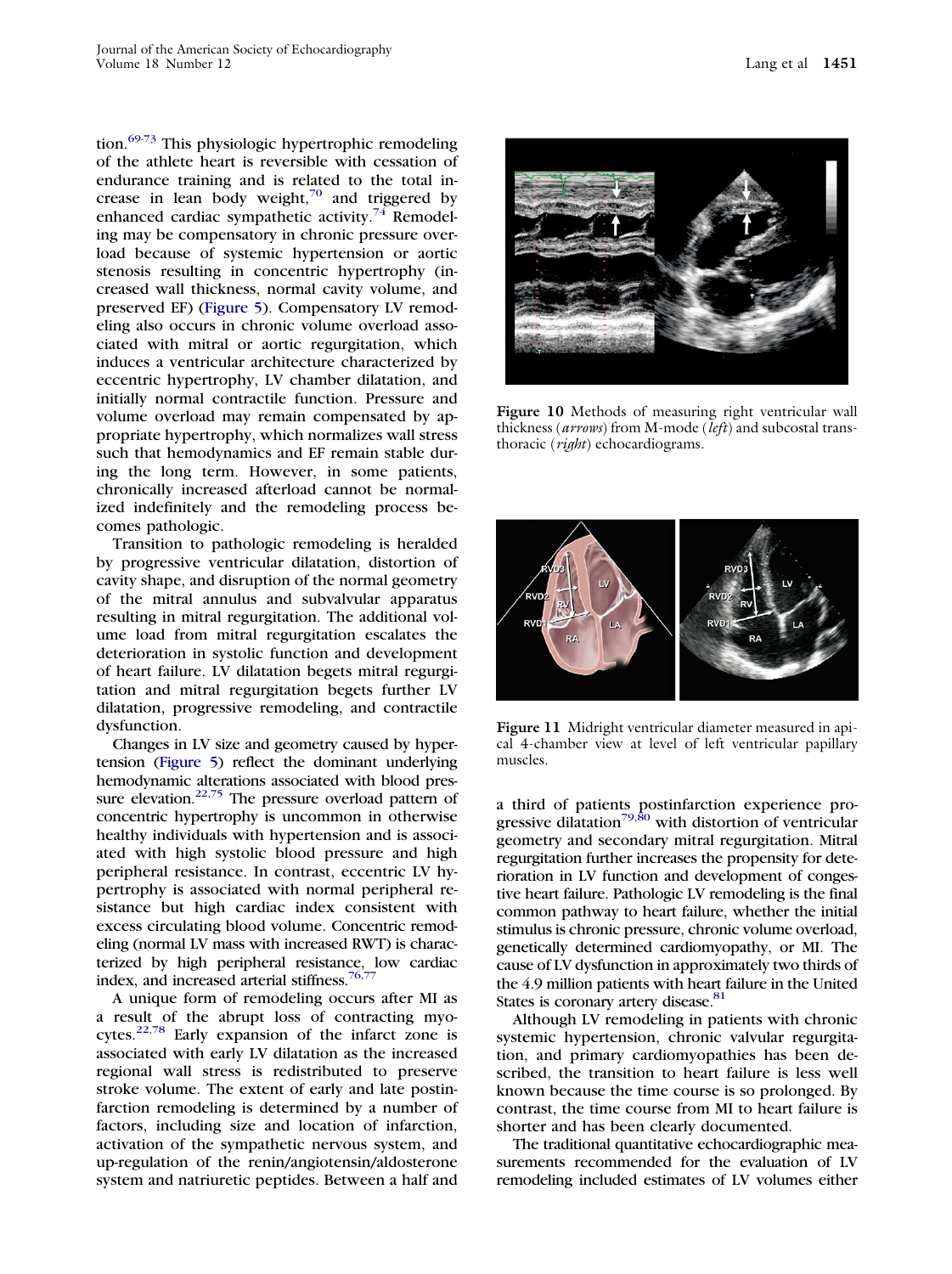|                                   | Reference range | Mildly abnormal | Moderately abnormal | Severely abnormal |
|-----------------------------------|-----------------|-----------------|---------------------|-------------------|
| RV dimensions (Figure 12)         |                 |                 |                     |                   |
| Basal RV diameter (RVD 1), cm     | $2.0 - 2.8$     | $2.9 - 3.3$     | $3.4 - 3.8$         | $\geq 3.9$        |
| Mid-RV diameter (RVD 2), cm       | $2.7 - 3.3$     | $3.4 - 3.7$     | $3.8 - 4.1$         | $\geq 4.2$        |
| Base-to-apex length (RVD 3), cm   | $7.1 - 7.9$     | $8.0 - 8.5$     | $8.6 - 9.1$         | $\geq 9.2$        |
| RVOT diameters (Figure 13, 14)    |                 |                 |                     |                   |
| Above aortic valve (RVOT 1), cm   | $2.5 - 2.9$     | $3.0 - 3.2$     | $3.3 - 3.5$         | $\geq 3.6$        |
| Above pulmonic valve (RVOT 2), cm | $1.7 - 2.3$     | $2.4 - 2.7$     | $2.8 - 3.1$         | $\geq$ 3.2        |
| PA diameter                       |                 |                 |                     |                   |
| Below pulmonic valve (PA 1), cm   | $1.5 - 2.1$     | $2.2 - 2.5$     | $2.6 - 2.9$         | $\geq 3.0$        |
|                                   |                 |                 |                     |                   |

<span id="page-12-0"></span>**Table 7** Reference limits and partition values of right ventricular and pulmonary artery size

*RV*, Right ventricular; *RVOT*, right ventricular outflow tract; *PA*, pulmonary artery. Data from Foale et al.<sup>[76](#page-21-0)</sup>



**Figure 12** Transesophageal echocardiographic measurements of right ventricular (RV) diameters from midesophageal 4-chamber view, best imaged after optimizing maximum obtainable RV size by varying angles from approximately 0 to 20 degrees.

from biplane or single plane images as advocated by the ASE. Although biplane and single plane volume estimations are not interchangeable, both estimates are equally sensitive for detecting time-dependent LV remodeling and deteriorating contractile function.<sup>77</sup> LV volumes and derived EF have been demonstrated to predict adverse cardiovascular events at follow-up, including death, recurrent infarction, heart failure, ventricular arrhythmias, and mitral regurgitation in numerous postinfarction and heart failure trials[.78-81](#page-21-0) This committee recommends the use of quantitative estimation of LV volumes, LV EF, LV mass, and shape as described in the respective sections above to follow LV remodeling induced by physiologic and pathologic stimuli. In addition, these measurements provide prognostic information incremental to that of baseline clinical demographics.

## **QUANTIFICATION OF THE RV AND RV OUTFLOW TRACT**

The normal RV is a complex crescent-shaped structure wrapped around the LV and is incompletely visualized in any single 2D echocardiographic view. Thus, accurate assessment of RV

| Table 8 Reference limits and partition values of right  |
|---------------------------------------------------------|
| ventricular size and function as measured in the apical |
| 4-chamber view                                          |

|                                       | Reference<br>range |           | Mildly Moderately Severely<br>abnormal abnormal abnormal |            |
|---------------------------------------|--------------------|-----------|----------------------------------------------------------|------------|
| RV diastolic area,<br>cm <sup>2</sup> | 11–28              | 29–32     | $33 - 37$                                                | $\geq 38$  |
| RV systolic area,<br>cm <sup>2</sup>  | $7.5 - 16$         | 17–19     | $20 - 22$                                                | $\geq$ 2.3 |
| RV fractional area<br>change, %       | $32 - 60$          | $25 - 31$ | $18 - 24$                                                | $\leq$ 17  |

*RV*, Right ventricular.

Data from Weyman.<sup>[80](#page-21-0)</sup>

morphology and function requires integration of multiple echocardiographic views, including parasternal long- and short-axis, RV inflow, apical 4-chamber, and subcostal. Although multiple methods for quantitative echocardiographic RV assessment have been described, in clinical practice assessment of RV structure and function remains mostly qualitative. Nevertheless, numerous studies have recently emphasized the importance of RV function in the prognosis of a variety of cardiopulmonary diseases suggesting that more routine quantification of RV function is warranted under most clinical circumstances.

Compared with the LV, the RV is a thin-walled structure under normal conditions. The normal RV is accustomed to a low pulmonary resistance and, hence, low afterload; thus, normal RV pressure is low and RV compliance high. The RV is, therefore, sensitive to changes in afterload, and alterations in RV size and function are indicators of increased pulmonary vascular resistance and load transmitted from the left-sided chambers. Elevations in RV afterload in adults are manifested acutely by RV dilatation and chronically by concentric RV hypertrophy. In addition, intrinsic RV abnormalities, such as infarction or RV dysplasia<sup>[82](#page-21-0)</sup> can cause RV dilatation or reduced RV wall thick-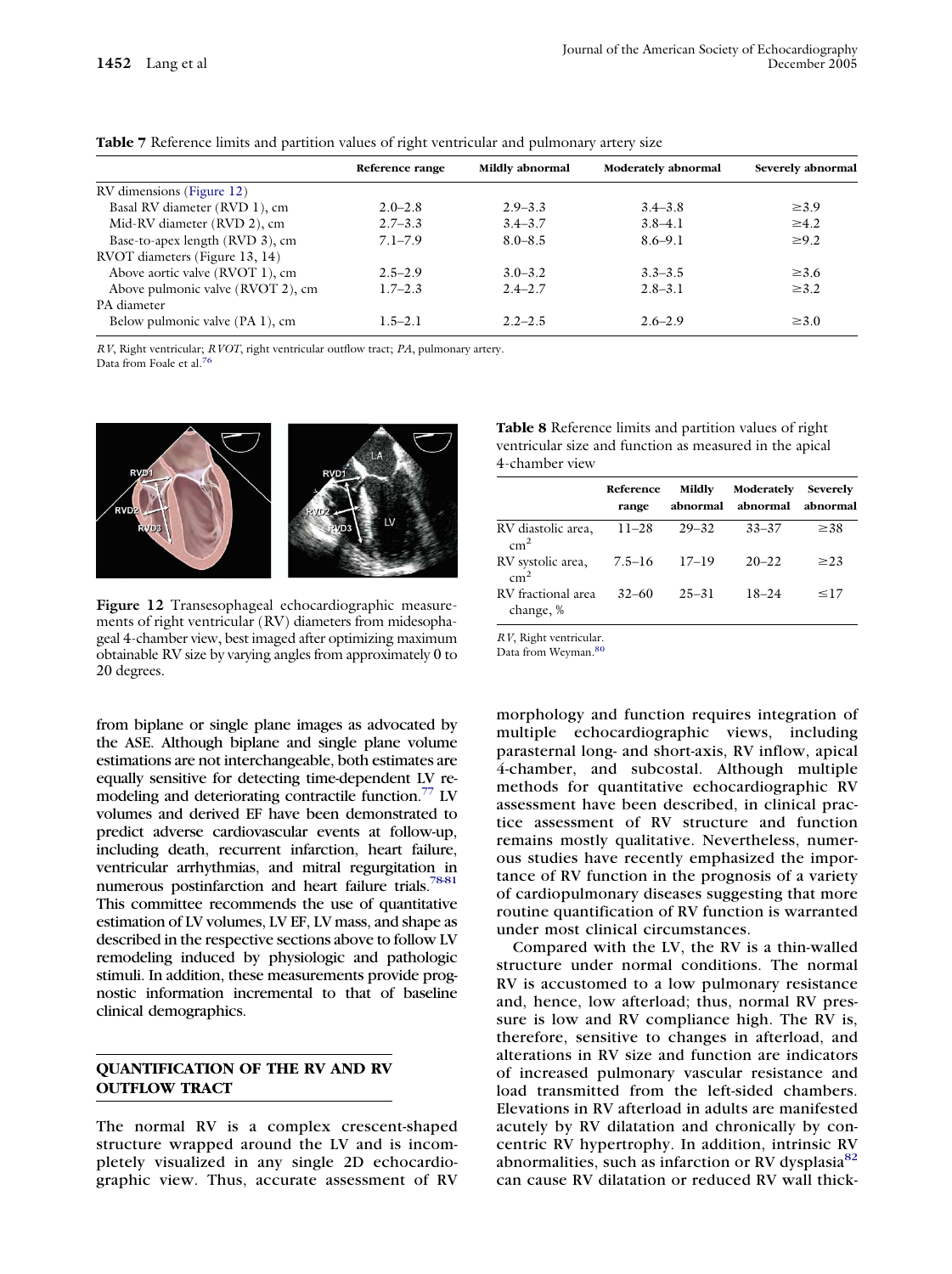

**Figure 13** Measurement of right ventricular outflow tract diameter at subpulmonary region (*RVOT1*) and pulmonic valve annulus (*RVOT2*) in midesophageal aortic valve short-axis view, using multiplane angle of approximately 45 to 70 degrees.



**Figure 14** Measurement of right ventricular outflow tract at pulmonic valve annulus (*RVOT2*) and main pulmonary artery from parasternal short-axis view.

ness. Thus, assessment of RV size and wall thickness is integral to the assessment of RV function.

RV free wall thickness, normally less than 0.5 cm, is measured using either M-mode or 2D imaging. Although RV free wall thickness can be assessed from the apical and parasternal long-axis views, the subcostal view measured at the peak of the R wave at the level of the tricuspid valve chordae tendinae provides less variation and closely correlates with RV peak systolic pressure [\(Figure](#page-11-0) 10).<sup>[75](#page-21-0)</sup> Care must be taken to avoid overmeasurement because of the presence of epicardial fat deposition and coarse trabeculations within the RV.

Qualitative assessment of RV size is easily accomplished from the apical 4-chamber view [\(Fig](#page-11-0)[ure](#page-11-0) 11). In this view, RV area or midcavity diameter should be smaller than that of the LV. In cases of moderate enlargement, the RV cavity area is similar to that of the LV and it may share the apex of the heart. As RV dilation progresses, the cavity area will exceed that of the LV and the RV will be apex forming. Quantitative assessment of RV size is also best performed in the apical 4-chamber

view. Care must be taken to obtain a true nonforeshortened apical-4 chamber view, oriented to obtain the maximum RV dimension, before making these measurements. Measurement of the midcavity and basal RV diameter in the apical 4-chamber view at end diastole is a simple method to quantify RV size [\(Figure](#page-11-0) 11). In addition, RV longitudinal diameter can be measured from this view. [Table](#page-12-0) 7 provides normal RV dimensions from the apical 4-chamber view.<sup>[76,80,83](#page-21-0)</sup>

RV size may be assessed may be assessed with TEE in the midesophageal 4-chamber view [\(Figure](#page-12-0) [12\)](#page-12-0). Midesophageal 4-chamber view, which generally parallels what is obtainable from the apical 4-chamber view, should originate at the mid-LA level and pass through the LV apex with the multiplane angle adjusted to maximize the tricuspid annulus diameter–usually between 10 and 20 degrees.

RV systolic function is generally estimated qualitatively in clinical practice. When the evaluation is based on a qualitative assessment, the displacement of the tricuspid annulus should be observed. In systole, the tricuspid annulus will normally descend toward the apex 1.5 to 2.0 cm. Tricuspid annular excursion of less than 1.5 cm has been associated with poor prognosis in a variety of cardiovascular diseases.<sup>[84](#page-22-0)</sup> Although a number of techniques exist for accurate quantitation, direct calculation of RV volumes and EF remains problematic given the complex geometry of the RV and the lack of standard methods for assessing RV volumes. Nevertheless, a number of echocardiographic techniques may be used to assess RV function. RV fractional area change measured in the apical 4-chamber view is a simple method for assessment of RV function that has correlated with RV EF measured by MRI  $(r = 0.88)$  and has been related to outcome in a number of disease states.[81,85](#page-21-0) Normal RV areas and fractional area change are shown in [Table](#page-12-0) 8. Additional assessment of the RV systolic function includes tissue imaging of tricuspid annular velocity or RV index of myocardial performance (Tei index).<sup>[86](#page-22-0)</sup>

RV outflow tract (RVOT) extends from the anterosuperior aspect of the RV to the pulmonary artery, and includes the pulmonary valve. It is best imaged from the parasternal long-axis view angled superiorly, and the parasternal short axis at the base of the heart. It can also be imaged from the subcostal long and transverse windows and the apical window. Measurement of the RVOT is most accurate from the parasternal short axis (Figure 13) just proximal to the pulmonary valve. Mean RVOT measurements are shown in [Table](#page-12-0) 7. [75](#page-21-0) With TEE, the midesophageal RV inflow-outflow view usually provides the best image of the RVOT just proximal to the pulmonary valve (Figure 14).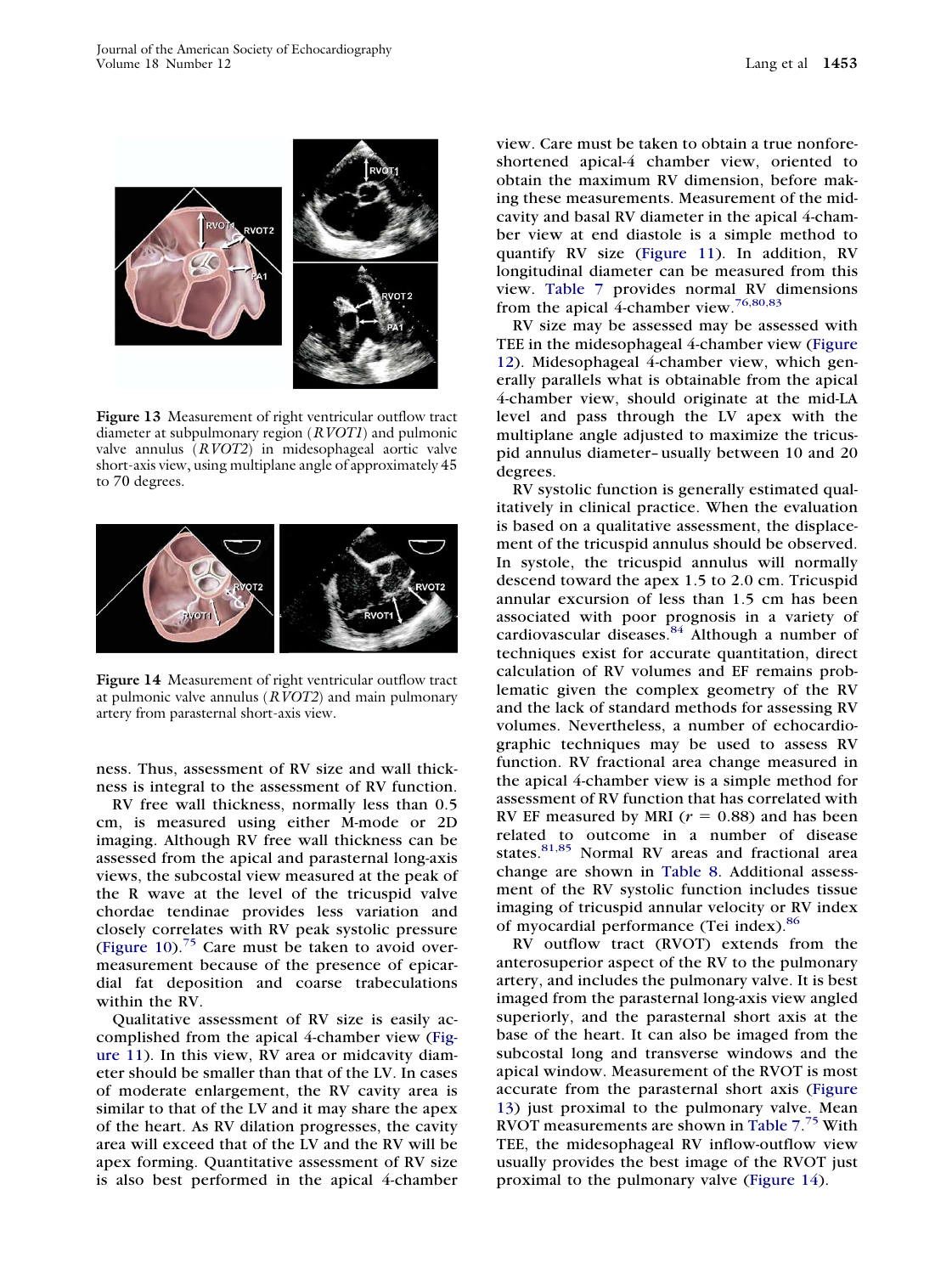<span id="page-14-0"></span>

**Figure 15** Measurement of left atrial diameter (*LAD*) from M-mode, guided by parasternal short-axis image (*upper right*) at level of aortic valve. Linear method is not recommended.

## **QUANTIFICATION OF LEFT ATRIAL AND RIGHT ATRIAL SIZE**

The LA fulfills 3 major physiologic roles that impact on LV filling and performance. The LA acts as a contractile pump that delivers 15% to 30% of the LV filling, as a reservoir that collects pulmonary venous return during ventricular systole, and as a conduit for the passage of stored blood from the LA to the LV during early ventricular diastole.<sup>87</sup> Increased LA size is associated with adverse cardiovascular outcomes. 88-90 An increase in atrial size most commonly is related to increased wall tension as a result of increased filling pressure.<sup>91,92</sup> Although increased filling volumes can cause an increase in LA size, the adverse outcomes associated with increased dimension and volume are more strongly associated with increased filling pressure. Relationships exist between increased LA size and the incidence of atrial fibrillation and stroke, $93-101$  risk of overall mortality after MI,  $102,103$ and risk of death and hospitalization in patients with dilated cardiomyopathy.<sup>104-108</sup> LA enlargement is a marker of both the severity and chronicity of diastolic dysfunction and magnitude of LA pressure elevation.[88,91,92](#page-22-0)

The LA size is measured at the end-ventricular systole when the LA chamber is at its greatest dimension. While recording images for computing LA volume, care should be taken to avoid foreshortening of the LA. The base of the LA should be at its largest size indicating that the imaging plane passes through the maximal short-axis area. The LA length should also be maximized ensuring alignment along the true long axis of the LA. When performing



# **Left Atrial** Volume =  $8/3\pi[(A_1)(A_2)/(L)]^*$

 $\star$  (L) is the shortest of either the A4C or A2C length

Figure 16 Measurement of left atrial (LA) volume from area-length (*L*) method using apical 4-chamber (*A4C*) and apical 2-chamber (*A2C*) views at ventricular end systole (maximum LA size). L is measured from back wall to line across hinge points of mitral valve. Shorter L from either A4C or A2C is used in equation.

planimetry, the LA, the confluences of the pulmonary veins, and LA appendage should be excluded.

With TEE, the LA frequently cannot fit in its entirety into the image sector. Measurements of LA volume from this approach cannot be reliably performed; however, LA dimension can be estimated combining measurements from different imaging planes.

#### **LA Linear Dimension**

The LA can be visualized from multiple echocardiographic views from which several potential LA dimensions can be measured. However, the large volume of prior clinical and research work used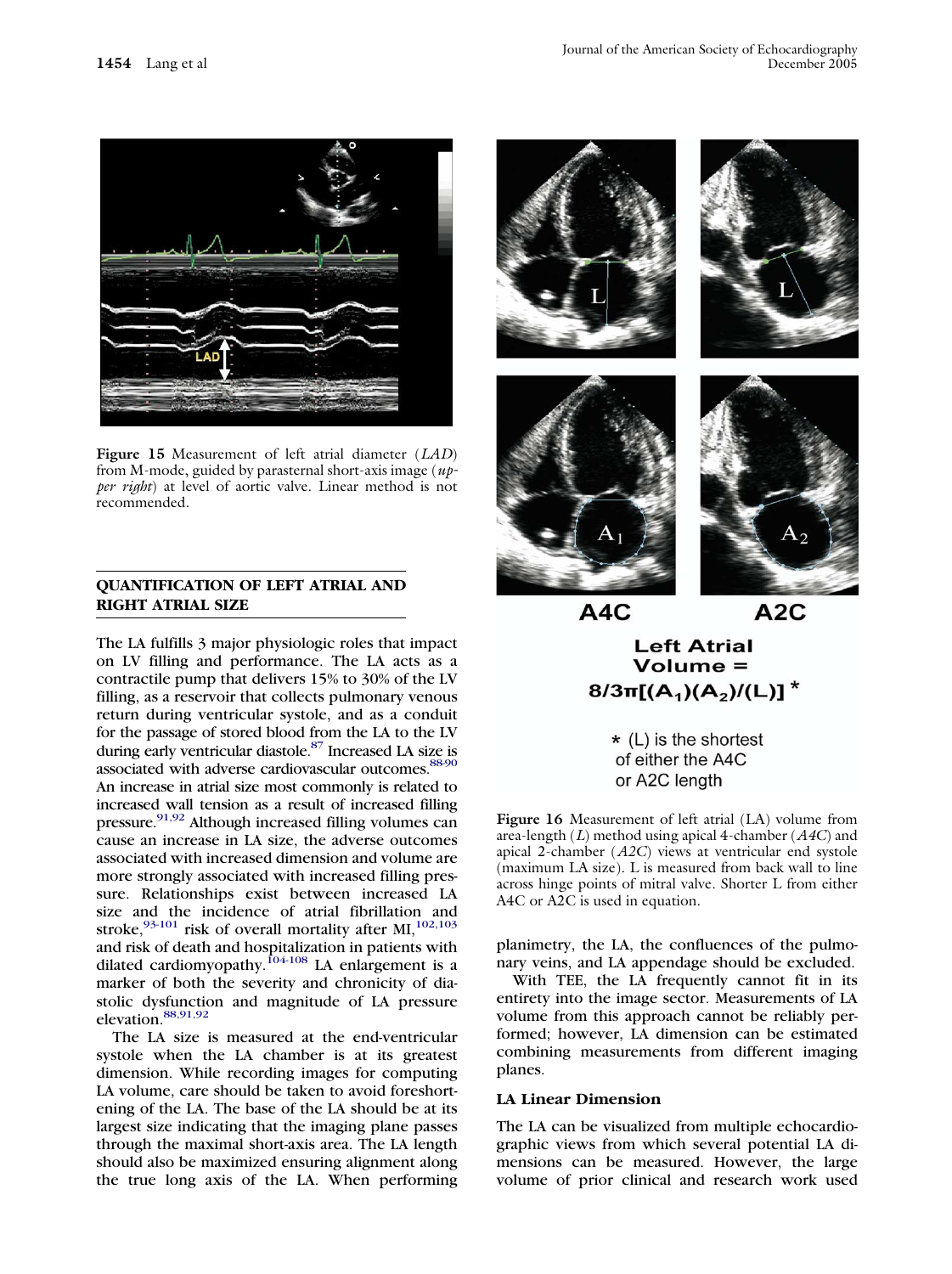<span id="page-15-0"></span>

**Figure 17** Measurement of left atrial (LA) volume from biplane method of disks (modified Simpson's rule) using apical 4-chamber (*A4C*) and apical 2-chamber (*A2C*) views at ventricular end systole (maximum LA size).

M-mode or 2D anteroposterior (AP) linear dimension obtained from the parasternal long-axis view, making this the standard for linear LA measurement [\(Figure](#page-14-0) 15).  $93,95,96,98,104,105$  The convention for Mmode measurement is to measure from the leading edge of the posterior aortic wall to the leading edge of the posterior LA wall. However, to avoid the variable extent of space between the LA and aortic root, the trailing edge of the posterior aortic is recommended.

Although these linear measurements have been shown to correlate with angiographic measurements and have been widely used in clinical practice and research, they inaccurately represent true LA size.<sup>109,110</sup> Evaluation of the LA in the AP dimension assumes that a consistent relationship is maintained between the AP dimension and all other LA dimensions as the atrium enlarges, which is often not the case[.111,112](#page-22-0) Expansion of the LA in the AP dimension may be constrained by the thoracic cavity between the sternum and the spine. Predominant enlargement in the superior-inferior and medial-lateral dimensions will alter LA geometry such that the AP dimension may not be representative of LA size. For these reasons, AP linear dimensions of the LA as the sole measure of LA size may be misleading and should be accompanied by LA volume determination in both clinical practice and research.

#### **LA Volume Measurements**

When LA size is measured in clinical practice, volume determinations are preferred over linear dimensions because they allow accurate assessment of the asymmetric remodeling of the LA chamber.<sup>111</sup> In addition, the strength of the relationship between cardiovascular disease is stronger for LA volume than for LA linear dimensions. $97,113$  Echocardiographic measures of LA volume have been compared with cinecomputed tomography, biplane contrast ventriculography, and MRI.<sup>109,114-116</sup> These studies have shown either good agreement or a tendency for echocardiographic measurements to underestimate comparative LA volumes.

The simplest method for estimating LA volume is the cube formula, which assumes that the LA volume is that of a sphere with a diameter equal to the LA AP dimension. However, this method has proven to be inferior to other volume techniques.<sup>109,111,117</sup> LA volumes are best calculated using either an ellipsoid model or Simpson's rule.<sup>88,89,97,101,102,109-111,115-117</sup>

The ellipsoid model assumes that the LA can be adequately represented as a prolate ellipse with a volume of  $4\pi/3$  (L/2) (D<sub>1</sub>/2) (D<sub>2</sub>/2), where L is the long axis (ellipsoid) and  $D_1$  and  $D_2$  are orthogonal short-axis dimensions. LA volume can be estimated using this biplane dimension-length formula by substituting the LA AP diameter acquired from the parasternal long axis as  $D_1$ , LA medial-lateral dimension from the parasternal short-axis as  $D_2$ , and the LA long-axis from the apical 4-chamber for L.<sup>117-119</sup> Simplified methods using nonorthogonal linear measurements for estimation of LA volume have been proposed[.113](#page-23-0) Volume determined using linear dimensions is very dependent on careful selection of the location and direction of the minor-axis dimensions and has been shown to significantly underestimate LA volume.<sup>117</sup>

To estimate the LA minor-axis dimension of the ellipsoid more reliably, the long-axis LA areas can be traced and a composite dimension derived. This dimension takes into account the entire LA border, rather than a single linear measurement. When long-axis area is substituted for minor-axis dimension, the biplane area-length formula is used:  $8(A_1)$  $(A_2)/3\pi$  (L), where  $A_1$  and  $A_2$  represent the maximal planimetered LA area acquired from the apical 4- and 2-chamber views, respectively, and L is length. The length remains the LA long-axis length determined as the distance of the perpendicular line measured from the middle of the plane of the mitral annulus to the superior aspect of the LA [\(Figure](#page-14-0) 16). In the area-length formula the length is measured in both the 4- and 2-chamber views and the shortest of these 2 length measurements is used in the formula.

The area-length formula can be computed from a single plane, typically the apical 4-chamber, by assuming  $A_1 = A_2$  such that volume = 8  $(A_1)^2/3\pi$ (L) [\(Figure](#page-14-0) 16).<sup>120</sup> However, this method makes geometric assumptions that may be inaccurate. In older individuals the diaphragm lifts the cardiac apex upward, which increases the angle between ventricle and atrium. Thus, the apical 4-chamber view will commonly intersect the atria tangentially in older individuals and result in underestimation of volume using a single plane technique. Because the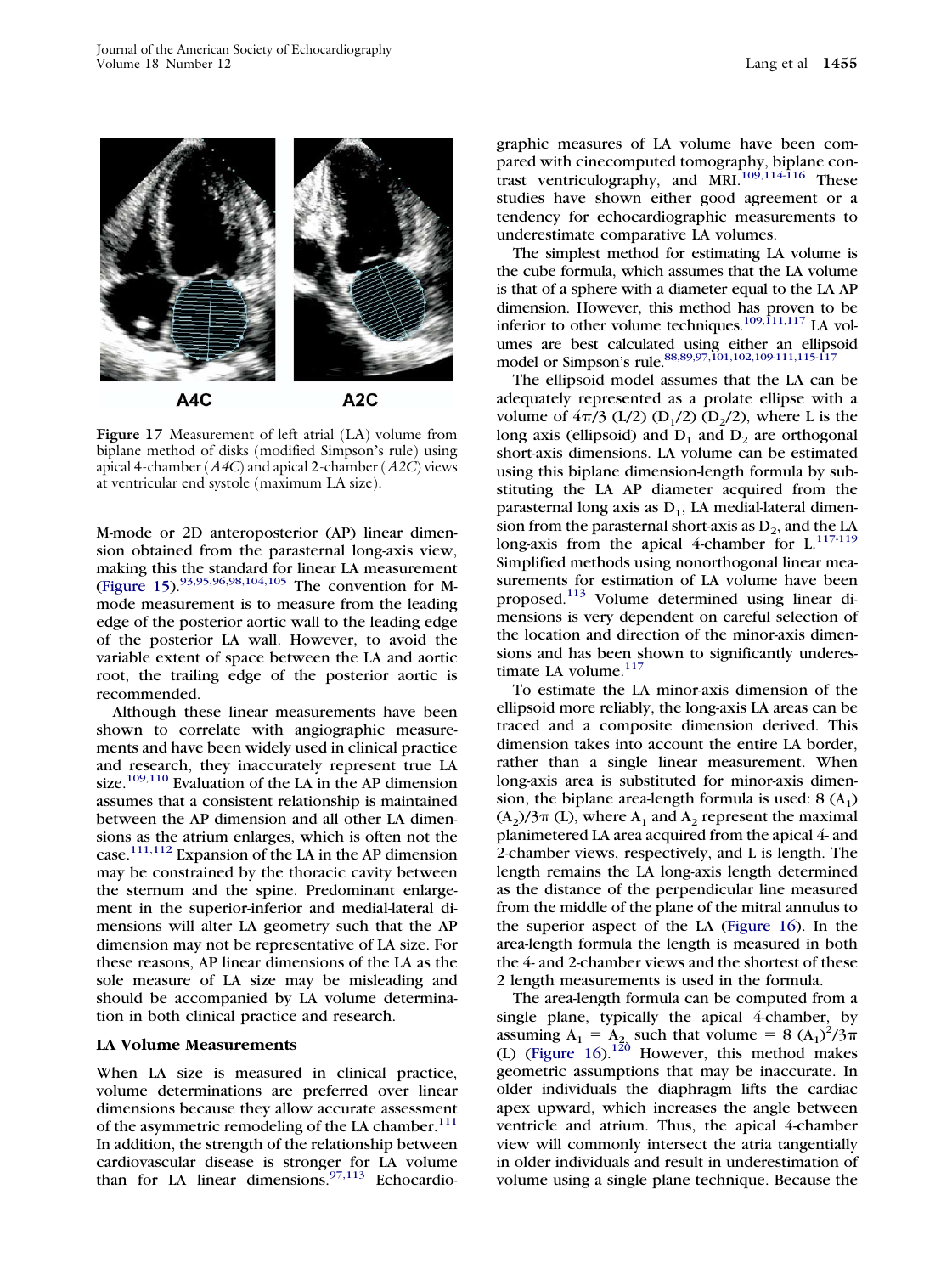|                                      | Women              |                    |                        |                      | Men                |                    |                        |                             |
|--------------------------------------|--------------------|--------------------|------------------------|----------------------|--------------------|--------------------|------------------------|-----------------------------|
|                                      | Reference<br>range | Mildly<br>abnormal | Moderately<br>abnormal | Severely<br>abnormal | Reference<br>range | Mildly<br>abnormal | Moderately<br>abnormal | <b>Severely</b><br>abnormal |
| Atrial dimensions                    |                    |                    |                        |                      |                    |                    |                        |                             |
| LA diameter, cm                      | $2.7 - 3.8$        | $3.9 - 4.2$        | $4.3 - 4.6$            | $\geq 4.7$           | $3.0 - 4.0$        | $4.1 - 4.6$        | $4.7 - 5.2$            | $\geq 5.2$                  |
| LA diameter/BSA, cm/m <sup>2</sup>   | $1.5 - 2.3$        | $2.4 - 2.6$        | $2.7 - 2.9$            | $\geq 3.0$           | $1.5 - 2.3$        | $2.4 - 2.6$        | $2.7 - 2.9$            | $\geq 3.0$                  |
| RA minor-axis dimension, cm          | $2.9 - 4.5$        | $4.6 - 4.9$        | $5.0 - 5.4$            | $\geq 5.5$           | $2.9 - 4.5$        | $4.6 - 4.9$        | $5.0 - 5.4$            | $\geq 5.5$                  |
| RA minor-axis dimension/BSA, $cm/m2$ | $1.7 - 2.5$        | $2.6 - 2.8$        | $2.9 - 3.1$            | $\geq 3.2$           | $1.7 - 2.5$        | $2.6 - 2.8$        | $2.9 - 3.1$            | $\geq 3.2$                  |
| Atrial area                          |                    |                    |                        |                      |                    |                    |                        |                             |
| LA area, $cm2$                       | $\leq 20$          | $20 - 30$          | $30 - 40$              | >40                  | $\leq 20$          | $20 - 30$          | $30 - 40$              | >40                         |
| Atrial volumes                       |                    |                    |                        |                      |                    |                    |                        |                             |
| LA volume, mL                        | $22 - 52$          | $53 - 62$          | $63 - 72$              | $\geq$ 73            | $18 - 58$          | $59 - 68$          | 69–78                  | $\geq$ 79                   |
| LA volume/BSA, $mL/m^2$              | $22 \pm 6$         | $29 - 33$          | $34 - 39$              | $\geq 40$            | $22 \pm 6$         | $29 - 33$          | $34 - 39$              | $\geq 40$                   |

<span id="page-16-0"></span>**Table 9** Reference limits and partition values for left atrial dimensions/volumes

*BSA*, Body surface area; *LA*, left atrial; *RA*, right atrial.

Bold italic values: Recommended and best validated.



**Figure 18** Measurement of aortic root diameters at aortic valve annulus (*AV ann*) level, sinuses of Valsalva (*Sinus Val*), and sinotubular junction (*ST Jxn*) from midesophageal long-axis view of aortic valve, usually at angle of approximately 110 to 150 degrees. Annulus is measured by convention at base of aortic leaflets. Although leading edge to leading edge technique is demonstrated for the Sinus Val and ST Jxn, some prefer inner edge to inner edge method. (See text for further discussion.)

majority of prior research and clinical studies have used the biplane area-length formula, it is the recommended ellipsoid method [\(Figures](#page-14-0) 15 and [16\)](#page-14-0).

LA volume may also be measured using Simpson's rule, similar to its application for LV measurements, which states that the volume of a geometric figure can be calculated from the sum of the volumes of smaller figures of similar shape. Most commonly, Simpson's algorithm divides the LA into a series of stacked oval disks whose height is h and whose orthogonal minor and major axes are  $D_1$  and  $D_2$ (method of disks). The volume of the entire LA can be derived from the sum of the volume of the individual disks. Volume =  $\pi/4$  (h)  $\Sigma$  (D<sub>1</sub>) (D<sub>2</sub>). The formula is integrated with the aid of a computer and the calculated volume provided by the software package online [\(Figure](#page-15-0) 17).

The use of the Simpson's method in this way requires the input of biplane LA planimetry to derive the diameters. Optimal contours should be obtained orthogonally around the long axis of the LA using



**Figure 19** Measurement of aortic root diameter at sinuses of Valsava from 2-dimensional parasternal long-axis image. Although leading edge to leading edge technique is shown, some prefer inner edge to inner edge method. (See text for further discussion.)

TTE apical views. Care should be taken to exclude the pulmonary veins from the LA tracing. The inferior border should be represented by the plane of the mitral annulus. A single plane method of disks could be used to estimate LA volume by assuming the stacked disks are circular  $V = \pi/4$  (h)  $\Sigma$  (D<sub>1</sub>).<sup>2</sup> However, as noted above, this makes the assumption that the LA width in the apical 2- and 4-chamber are identical, which is often not the case and, therefore, this formula is not preferred.

Three-dimensional echocardiography should provide the most accurate evaluation of LA volume and has shown promise; however, to date no consensus exists on the specific method that should be used for data acquisition and there is no comparison with established normal values.<sup>121-123</sup>

#### **Normal Values of LA Measurements**

The nonindexed LA linear measurements are taken from a Framingham Heart Study cohort of 1099 participants between the ages of 20 and 45 years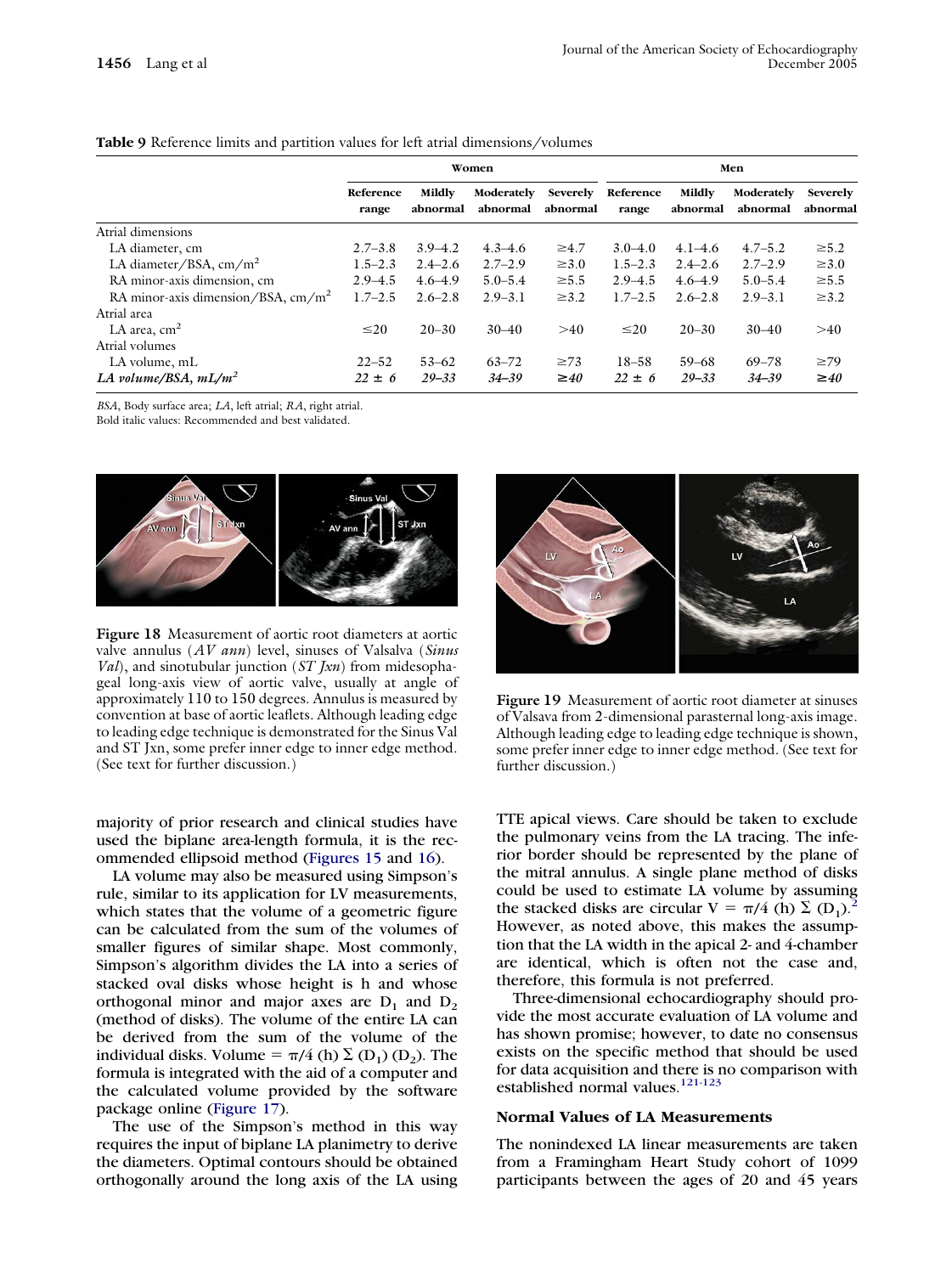who were not obese, of average height, and without cardiovascular disease [\(Table](#page-16-0) 9). $11$  Slightly higher values have been reported in a cohort of 767 participants without cardiovascular disease in which obesity and height were not exclusion criteria. $113$  Both body size and aging have been noted to influence LA size.<sup>10,87,113</sup> There are also sex differences in LA size; however, these are nearly completely accounted for by variation in body size.<sup>87,113,120,124</sup> The influence of body size on LA size is typically corrected by indexing to some measure of body size. In fact, from childhood onward the indexed atrial volume changes very little.<sup>125</sup> Several indexing methods have been proposed, such as height, weight, estimated lean body mass, and BSA.<sup>10,113</sup> The most commonly used convention, and that recommended by this committee, is indexing LA size by dividing by BSA.

Normal indexed LA volume has been determined using the preferred biplane techniques (area-length or method of disks) in a number of studies involving several hundred patients to be  $22 \pm 6$ cc/m2 . [88,120,126,127](#page-22-0) Absolute LA volume has also been reported; however, in clinical practice indexing to BSA accounts for variations in body size and should, therefore, be used. As cardiac risk and LA size are closely linked, more importantly than simply characterizing the degree of LA enlargement, normal reference values for LA volume allow prediction of cardiac risk. There are now multiple peer-reviewed articles that validate the progressive increase in risk associated with having LA volumes greater than these normative values.  $89,97,99-103,106-108,128$  Consequently, indexed LA volume measurements should become a routine laboratory measure because they reflect the burden and chronicity of elevated LV filling pressure and are a strong predictor of outcome.

#### **Right Atrium**

Much less research and clinical data are available on quantifying right atrial (RA) size. Although the RA can be assessed from many different views, quantification of RA size is most commonly performed from the apical 4-chamber view. The minor-axis dimension should be taken in a plane perpendicular to the long axis of the RA and extends from the lateral border of the RA to the interatrial septum. Normative values for the RA minor axis are shown in [Table](#page-16-0) 9.<sup>[80,129](#page-21-0)</sup> Although RA dimension may vary by sex, no separate male and female reference values can be recommended at this time.

Although limited data are available for RA volumes, assessment of RA volumes would be more robust and accurate for determination of RA size than linear dimensions. As there are no standard orthogonal RA views to use an apical biplane calculation, the single plane area-length and method of disks formulas have been applied to RA volume determination in several small studies[.120,130,131](#page-23-0) We believe there is too little peer-reviewed validated literature to recommend normal RA volumetric values at this time. However, limited data on a small number of healthy individuals revealed that indexed RA volumes are similar to LA normal values in men  $(21 \text{ mL/m}^2)$  but appear to be slightly smaller in women.<sup>120</sup>

## **QUANTIFICATION OF THE AORTA AND INFERIOR VENA CAVA**

#### **Aortic Measurements**

Recordings should be made from the parasternal long-axis acoustic window to visualize the aortic root and proximal ascending aorta. Two-dimensional images should be used to visualize the LV outflow tract and the aortic root should be recorded in different views in varying intercostal spaces and at different distances from the left sternal border. Right parasternal views, recorded with the patient in a right lateral decubitus position, are also useful. Measurements are usually taken at: (1) aortic valve annulus (hinge point of aortic leaflets); (2) the maximal diameter in the sinuses of Valsalva; and (3) sinotubular junction (transition between the sinuses of Valsalva and the tubular portion of the ascending aorta).

Views used for measurement should be those that show the largest diameter of the aortic root. When measuring the aortic diameter, it is particularly important to use the maximum diameter measured perpendicular to the long axis of the vessel in that view. Some experts favor inner edge to inner edge techniques to match those used by other methods of imaging the aorta, such as MRI and computed tomography scanning. However, the normative data for echocardiography were obtained using the leading edge technique [\(Figure](#page-16-0) 18). Advances in ultrasound instrumentation that have resulted in improved image resolution should minimize the difference between these measurement methods.

Two-dimensional aortic diameter measurements are preferable to M-mode measurements, as cyclic motion of the heart and resultant changes in M-mode cursor location relative to the maximum diameter of the sinuses of Valsalva result in systematic underestimation (by  $\sim$  2 mm) of aortic diameter by M-mode in comparison with the 2D aortic diameter.<sup>132</sup> The aortic annular diameter is measured between the hinge points of the aortic valve leaflets (inner edge-inner edge) in the parasternal or apical long-axis views that reveal the largest aortic annular diameter with color flow mapping to clarify tissue-blood interfaces if necessary.<sup>132</sup>

The thoracic aorta can be better imaged using TEE than TTE, as most of it is in the near field of the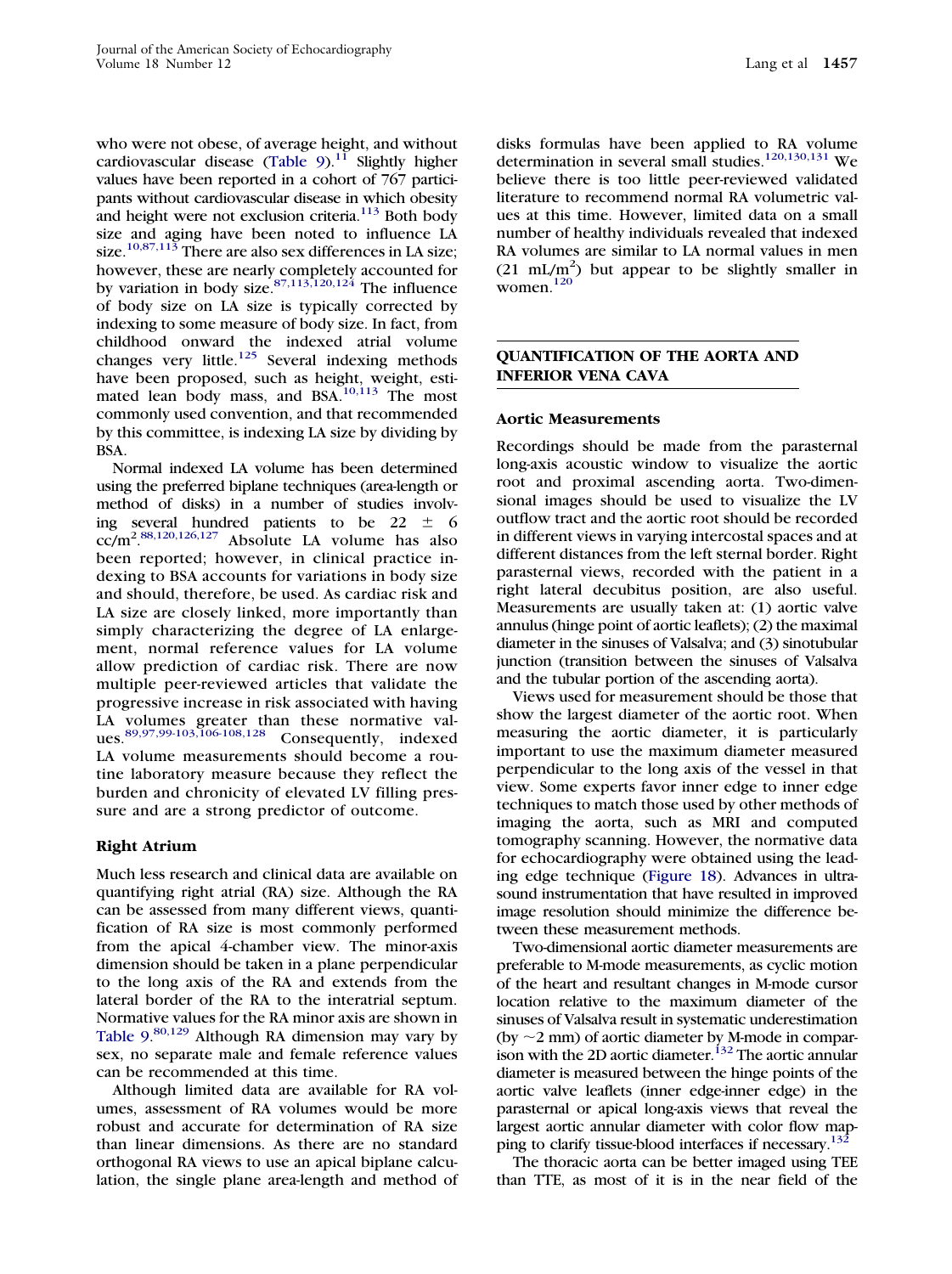

**Figure 20** The 95% confidence intervals for aortic root diameter at sinuses of Valsalva based on body surface area in children and adolescents (**A**), adults aged 20 to 39 years (**B**), and adults aged 40 years or older (**C**). (Reprinted from American Journal of Cardiology, Volume 64, Roman et al., Two-dimensional echocardiographic aortic root dimensions in normal children and adults, 507-12, 1989, with permission from Excerpta Medica, Inc.)

transducer. The ascending aorta can be seen in long axis using the midesophageal aortic valve long-axis view at about 130 degrees and the midesophageal ascending aorta long-axis view. The short-axis view of the ascending aorta is obtained using the midesophageal views at about 45 degrees. For measurements of the descending aorta, short-axis views at about 0 degrees, and long-axis views at about 90 degrees, can be recorded from the level of the diaphragm up to the aortic arch [\(Figure](#page-16-0) 19). The arch itself and origins of two of the great vessels can be seen in most patients. There is a blind spot in the upper ascending aorta and the proximal arch that is not seen by TEE because of the interposed tracheal bifurcation.

#### **Identification of Aortic Root Dilatation**

Aortic root diameter at the sinuses of Valsalva is related most strongly to BSA and age. Therefore, BSA may be used to predict aortic root diameter in 3 age strata: younger than 20 years, 20 to 40 years, and older than 40 years, by published equations. $132$ Aortic root dilatation at the sinuses of Valsalva is defined as an aortic root diameter above the upper limit of the 95% confidence interval of the distribution in a large reference population.<sup>132</sup> Aortic dilatation can be easily detected by plotting observed aortic root diameter versus BSA on previously published nomograms (Figure 20).<sup>132</sup> Equations to determine the expected aortic diameter at the sinuses of Valsalva in relation to body surface area for each of the 3 age strata are found in Figure 20. The aortic root index, or ratio of observed to expected aortic root diameter, can be calculated by dividing the observed diameter by the expected diameter. Aortic dilatation is strongly associated with the presence and progression of aortic regurgitation<sup>133</sup> and with the occurrence of aortic dissection.<sup>134</sup> The presence

of hypertension appears to have minimal impact on aortic root diameter at the sinuses of Valsalva,<sup>133,135</sup> but is associated with enlargement of more distal aortic segments.

## **Evaluation of the Inferior Vena Cava**

Examination of the inferior vena cava (IVC) from the subcostal view should be included as part of the routine TTE examination. It is generally agreed that the diameter of the IVC should be measured with the patient in the left decubitus position at 1.0 to 2.0 cm from the junction with the RA, using the longaxis view. For accuracy, this measurement should be made perpendicular to the IVC long axis. The diameter of the IVC decreases in response to inspiration when the negative intrathoracic pressure leads to an increase in RV filling from the systemic veins. The diameter of the IVC and the percent decrease in the diameter during inspiration correlate with RA pressure. The relationship has been called the collapsibility index[.136](#page-23-0) Evaluation of the inspiratory response often requires a brief sniff, as normal inspiration may not elicit this response.

The normal IVC diameter is less than 1.7 cm. There is a 50% decrease in the diameter when the RA pressure is normal (0-5 mm Hg). A dilated IVC ( $>1.7$  cm) with normal inspiratory collapse ( $\geq$ 50%) is suggestive of a mildly elevated RA pressure (6-10 mm Hg). When the inspiratory collapse is less than 50%, the RA pressure is usually between 10 and 15 mm Hg. Finally, a dilated IVC without any collapse suggests a markedly increaseed RA pressure of greater than 15 mm Hg. In contrast, a small IVC (usually  $\leq 1.2$  cm) with spontaneous collapse often is seen in the presence of intravascular volume depletion.<sup>137</sup>

There are several additional conditions to be considered in evaluating the IVC. Athletes have been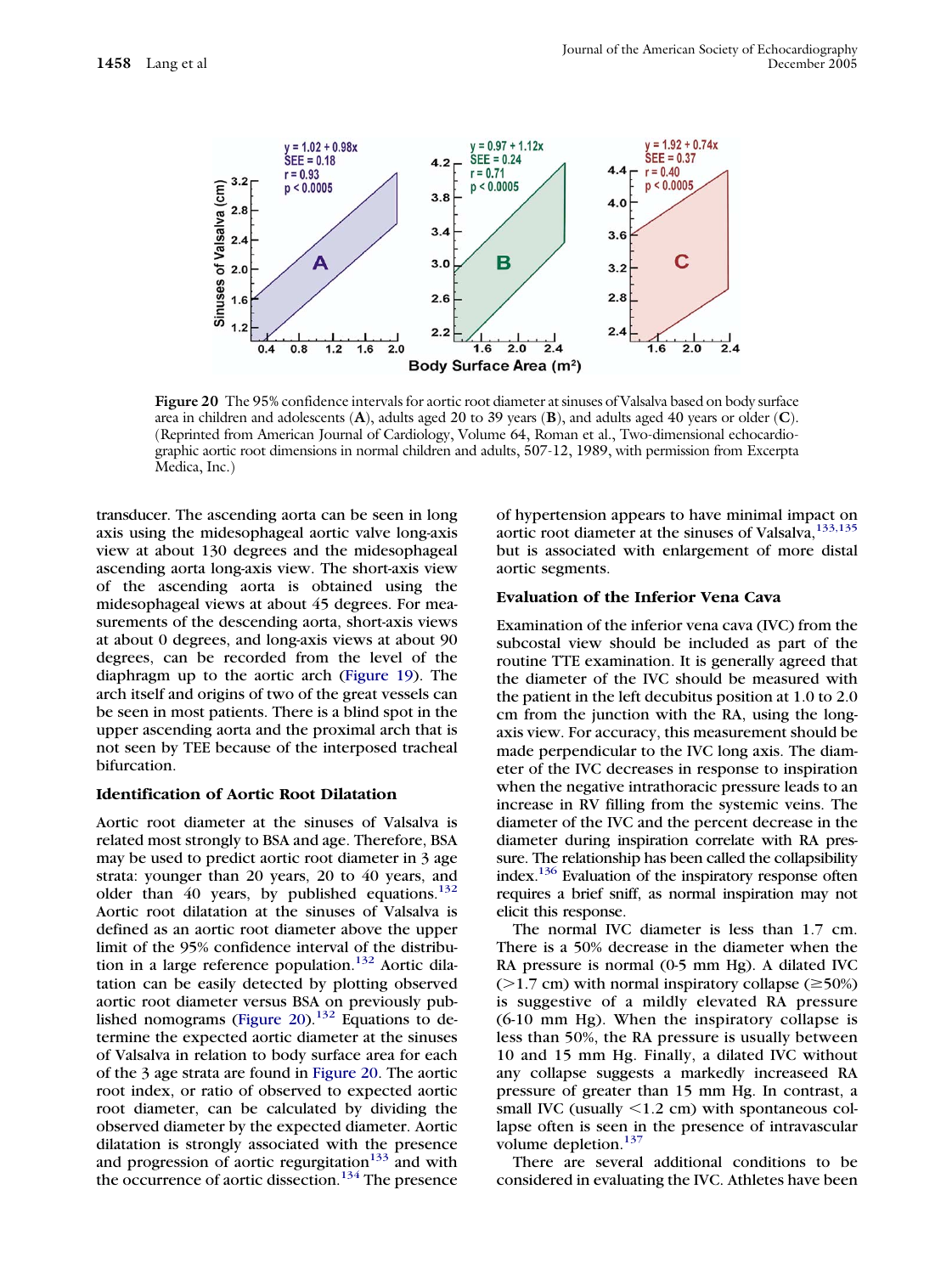<span id="page-19-0"></span>shown to have dilated IVCs with normal collapsibility index. Studies $137,138$  have found that the mean IVC diameter in athletes was  $2.31 \pm .46$  compared with  $1.14 \pm 0.13$  in aged-matched control subjects. The highest diameters were seen in highly trained swimmers.

One study showed that a dilated IVC in the mechanically ventilated patient did not always indicate a high RA pressure. However, a small IVC  $\ll 1.2$ cm) had a 100% specificity for a RA pressure of less than 10 mm Hg with a low sensitivity.<sup>139</sup> A more recent study suggested that there was a better correlation when the IVC diameter was measured at end expiration and end diastole using M-mode echocardiography[.140](#page-23-0)

The use of the IVC size and dynamics is encouraged for estimation of RA pressure. This estimate should be used in estimation of the pulmonary artery pressure based on the tricuspid regurgitant jet velocity.

The authors wish to thank Harvey Feigenbaum, MD, and Nelson B. Schiller for their careful review and thoughtful comments.

#### **REFERENCES**

- 1. Sahn DJ, DeMaria A, Kisslo J, Weyman A. Recommendations regarding quantitation in M-mode echocardiography: results of a survey of echocardiographic measurements. Circulation 1978;58:1072-83.
- 2. Schiller NB, Shah PM, Crawford M, DeMaria A, Devereux R, Feigenbaum H, et al. Recommendations for quantitation of the left ventricle by two-dimensional echocardiography: American Society of Echocardiography committee on standards, subcommittee on quantitation of two-dimensional echocardiograms. J Am Soc Echocardiogr 1989;2:358-67.
- 3. Hirata K, Watanabe H, Beppu S, Muro T, Teragaki M, Yoshiyama M, et al. Pitfalls of echocardiographic measurement in tissue harmonic imaging: in vitro and in vivo study. J Am Soc Echocardiogr 2002;15:1038-44.
- 4. McGavigan AD, Dunn FG, Goodfield NE. Secondary harmonic imaging overestimates left ventricular mass compared to fundamental echocardiography. Eur J Echocardiogr 2003; 4:178-81.
- 5. Feigenbaum H, Armstrong W, Ryan T. Feigenbaum's echocardiography. 6th ed. Philadelphia: Lippincott, Williams and Wilkins; 2005.
- 6. Mulvagh SL, DeMaria AN, Feinstein SB, Burns PN, Kaul S, Miller JG, et al. Contrast echocardiography: current and future applications. J Am Soc Echocardiogr 2000;13:331-42.
- 7. Nahar T, Croft L, Shapiro R, Fruchtman S, Diamond J, Henzlova M, et al. Comparison of four echocardiographic techniques for measuring left ventricular ejection fraction. Am J Cardiol 2000;86:1358-62.
- 8. Colombo PC, Municino A, Brofferio A, Kholdarova L, Nanna M, Ilercil A, et al. Cross-sectional multiplane transesophageal echocardiographic measurements: comparison with standard transthoracic values obtained in the same setting. Echocardiography 2002;19:383-90.
- 9. Hozumi T, Shakudo M, Shah PM. Quantitation of left ventricular volumes and ejection fraction by biplane transesophageal echocardiography. Am J Cardiol 1993;72:356-9.
- 10. Vasan RS, Levy D, Larson MG, Benjamin EJ. Interpretation of echocardiographic measurements: a call for standardization. Am Heart J 2000;139:412-22.
- 11. Vasan RS, Larson MG, Levy D, Evans JC, Benjamin EJ. Distribution and categorization of echocardiographic measurements in relation to reference limits: the Framingham heart study; formulation of a height- and sex-specific classification and its prospective validation. Circulation 1997;96:1863-73.
- 12. Devereux RB, Roman MJ. Evaluation of cardiac and vascular structure by echocardiography and other noninvasive techniques. In: Laragh JH, Brenner BM, editors. Hypertension: pathophysiology, diagnosis, treatment. 2nd ed. New York: Raven Press; 1995. p. 1969-85.
- 13. Gottdiener JS, Bednarz J, Devereux R, Gardin J, Klein A, Manning WJ, et al. American Society of Echocardiography recommendations for use of echocardiography in clinical trials. J Am Soc Echocardiogr 2004;17:1086-119.
- 14. Wyatt HL, Heng MK, Meerbaum S, Hestenes JD, Cobo JM, Davidson RM, et al. Cross-sectional echocardiography, I: analysis of mathematic models for quantifying mass of the left ventricle in dogs. Circulation 1979;60:1104-13.
- 15. Reichek N, Helak J, Plappert T, Sutton MS, Weber KT. Anatomic validation of left ventricular mass estimates from clinical two-dimensional echocardiography: initial results. Circulation 1983;67:348-52.
- 16. Helak JW, Reichek N. Quantitation of human left ventricular mass and volume by two-dimensional echocardiography: in vitro anatomic validation. Circulation 1981;63:1398-407.
- 17. Schiller NB, Skioldebrand CG, Schiller EJ, Mavroudis CC, Silverman NH, Rahimtoola SH, et al. Canine left ventricular mass estimation by two-dimensional echocardiography. Circulation 1983;68:210-6.
- 18. Triulzi MO, Gillam LD, Gentile F, Newell J, Weyman A. Normal adult cross-sectional echocardiographic values: linear dimensions and chamber areas. Echocardiography 1984; 1:403-26.
- 19. Devereux RB, Wachtell K, Gerdts E, Boman K, Nieminen MS, Papademetriou V, et al. Prognostic significance of left ventricular mass change during treatment of hypertension. JAMA 2004;292:1-7.
- 20. Ilercil A, O'Grady MJ, Roman MJ, Paranicas M, Lee ET, Welty TK, et al. Reference values for echocardiographic measurements in urban and rural populations of differing ethnicity: the strong heart study. J Am Soc Echocardiogr 2001;14:601-11.
- 21. Devereux RB, Alonso DR, Lutas EM, Gottlieb GJ, Campo E, Sachs I, et al. Echocardiographic assessment of left ventricular hypertrophy: comparison to necropsy findings. Am J Cardiol 1986;57:450-8.
- 22. Ganau A, Devereux RB, Roman MJ, de Simone G, Pickering TG, Saba PS, et al. Patterns of left ventricular hypertrophy and geometric remodeling in essential hypertension. J Am Coll Cardiol 1992;19:1550-8.
- 23. Devereux RB, de Simone G, Pickering TG, Schwartz JE, Roman MJ. Relation of left ventricular midwall function to cardiovascular risk factors and arterial structure and function. Hypertension 1998;31:929-36.
- 24. Palmieri V, Dahlof B, DeQuattro V, Sharpe N, Bella JN, de Simone G, et al. Reliability of echocardiographic assessment of left ventricular structure and function: the PRESERVE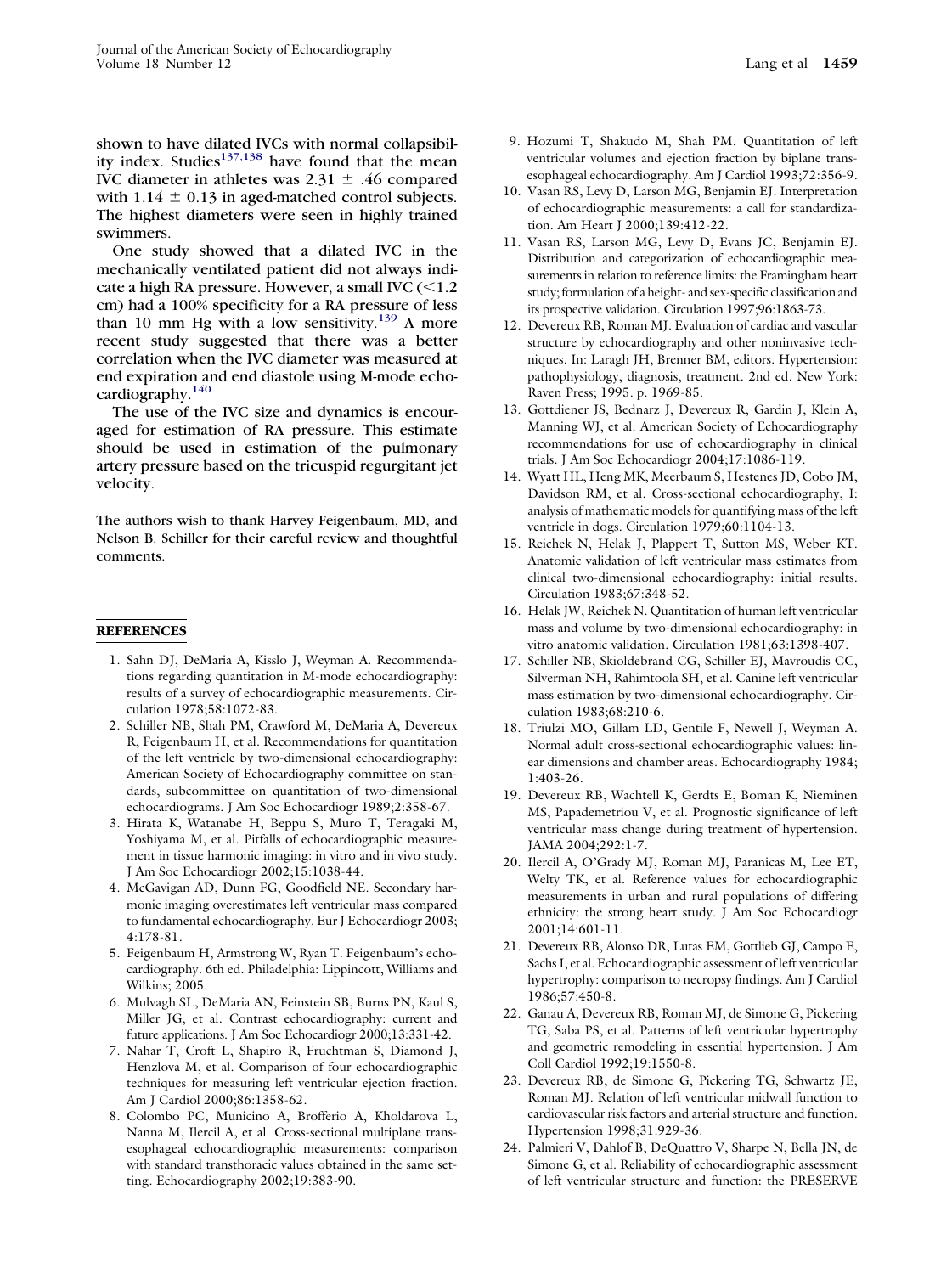<span id="page-20-0"></span>study; prospective randomized study evaluating regression of ventricular enlargement. J Am Coll Cardiol 1999;34:1625-32.

- 25. Nidorf SM, Picard MH, Triulzi MO, Thomas JD, Newell J, King ME, et al. New perspectives in the assessment of cardiac chamber dimensions during development and adulthood. J Am Coll Cardiol 1992;19:983-8.
- 26. Pearlman JD, Triulzi MO, King ME, Newell J, Weyman AE. Limits of normal left ventricular dimensions in growth and development: analysis of dimensions and variance in the two-dimensional echocardiograms of 268 normal healthy subjects. J Am Coll Cardiol 1988;12:1432-41.
- 27. Lang RM, Borow KM, Neumann A, Janzen D. Systemic vascular resistance: an unreliable index of left ventricular afterload. Circulation 1986;74:1114-23.
- 28. Quinones MA, Waggoner AD, Reduto LA, Nelson JG, Young JB, Winters WL Jr, et al. A new, simplified and accurate method for determining ejection fraction with two-dimensional echocardiography. Circulation 1981;64:744-53.
- 29. Teichholz LE, Kreulen T, Herman MV, Gorlin R. Problems in echocardiographic volume determinations: echocardiographic-angiographic correlations in the presence of absence of asynergy. Am J Cardiol 1976;37:7-11.
- 30. de Simone G, Devereux RB, Roman MJ, Ganau A, Saba PS, Alderman MH, et al. Assessment of left ventricular function by the midwall fractional shortening/end-systolic stress relation in human hypertension. J Am Coll Cardiol 1994;23: 1444-51.
- 31. Shimizu G, Zile MR, Blaustein AS, Gaasch WH. Left ventricular chamber filling and midwall fiber lengthening in patients with left ventricular hypertrophy: overestimation of fiber velocities by conventional midwall measurements. Circulation 1985;71:266-72.
- 32. Celentano A, Palmieri V, Arezzi E, Mureddu GF, Sabatella M, Di MG, et al. Gender differences in left ventricular chamber and midwall systolic function in normotensive and hypertensive adults. J Hypertens 2003;21:1415-23.
- 33. Gerdts E, Zabalgoitia M, Bjornstad H, Svendsen TL, Devereux RB. Gender differences in systolic left ventricular function in hypertensive patients with electrocardiographic left ventricular hypertrophy (the LIFE study). Am J Cardiol 2001;87:980-3.
- 34. Devereux RB, Roman MJ, de Simone G, O'Grady MJ, Paranicas M, Yeh JL, et al. Relations of left ventricular mass to demographic and hemodynamic variables in American Indians: the strong heart study. Circulation 1997;96:1416-23.
- 35. Devereux RB, Bella JN, Palmieri V, Oberman A, Kitzman DW, Hopkins PN, et al. Left ventricular systolic dysfunction in a biracial sample of hypertensive adults: the hypertension genetic epidemiology network (HyperGEN) study. Hypertension 2001;38:417-23.
- 36. Roman MJ, Pickering TG, Schwartz JE, Pini R, Devereux RB. Association of carotid atherosclerosis and left ventricular hypertrophy. J Am Coll Cardiol 1995;25:83-90.
- 37. Wahr DW, Wang YS, Schiller NB. Left ventricular volumes determined by two-dimensional echocardiography in a normal adult population. J Am Coll Cardiol 1983;1:863-8.
- 38. de Simone G, Daniels SR, Devereux RB, Meyer RA, Roman MJ, de Divitiis O, et al. Left ventricular mass and body size in normotensive children and adults: assessment of allometric relations and impact of overweight. J Am Coll Cardiol 1992; 20:1251-60.
- 39. Devereux RB, Palmieri V, Sharpe N, De Quattro V, Bella JN, de Simone G, et al. Effects of once-daily angiotensin-converting enzyme inhibition and calcium channel blockade-

based antihypertensive treatment regimens on left ventricular hypertrophy and diastolic filling in hypertension: the prospective randomized enalapril study evaluating regression of ventricular enlargement (preserve) trial. Circulation 2001;104:1248-54.

- 40. Kizer JR, Arnett DK, Bella JN, Paranicas M, Rao DC, Province MA, et al. Differences in left ventricular structure between black and white hypertensive adults: the hypertension genetic epidemiology network study. Hypertension 2004;43:1182-8.
- 41. Devereux RB, Casale PN, Kligfield P, Eisenberg RR, Miller D, Campo E, et al. Performance of primary and derived M-mode echocardiographic measurements for detection of left ventricular hypertrophy in necropsied subjects and in patients with systemic hypertension, mitral regurgitation and dilated cardiomyopathy. Am J Cardiol 1986;57:1388-93.
- 42. Malcolm DD, Burns TL, Mahoney LT, Lauer RM. Factors affecting left ventricular mass in childhood: the Muscatine study. Pediatrics 1993;92:703-9.
- 43. Daniels SR, Meyer RA, Liang YC, Bove KE. Echocardiographically determined left ventricular mass index in normal children, adolescents and young adults. J Am Coll Cardiol 1988;12:703-8.
- 44. Daniels SR, Kimball TR, Morrison JA, Khoury P, Meyer RA. Indexing left ventricular mass to account for differences in body size in children and adolescents without cardiovascular disease. Am J Cardiol 1995;76:699-701.
- 45. de SG, Devereux RB, Daniels SR, Koren MJ, Meyer RA, Laragh JH. Effect of growth on variability of left ventricular mass: assessment of allometric signals in adults and children and their capacity to predict cardiovascular risk. J Am Coll Cardiol 1995;25:1056-62.
- 46. Gopal AS, Keller AM, Rigling R, King DL Jr, King DL. Left ventricular volume and endocardial surface area by threedimensional echocardiography: comparison with two-dimensional echocardiography and nuclear magnetic resonance imaging in normal subjects. J Am Coll Cardiol 1993; 22:258-70.
- 47. Handschumacher MD, Lethor JP, Siu SC, Mele D, Rivera JM, Picard MH, et al. A new integrated system for threedimensional echocardiographic reconstruction: development and validation for ventricular volume with application in human subjects. J Am Coll Cardiol 1993;21:743-53.
- 48. Jiang L, Vazquez de Prada JA, Handschumacher MD, Vuille C, Guererro JL, Picard MH, et al. Quantitative three-dimensional reconstruction of aneurysmal left ventricles: in vitro and in vivo validation. Circulation 1995;91:222-30.
- 49. King DL, Harrison MR, King DL Jr, Gopal AS, Martin RP, DeMaria AN. Improved reproducibility of left atrial and left ventricular measurements by guided three-dimensional echocardiography. J Am Coll Cardiol 1992;20:1238-45.
- 50. Kuhl HP, Franke A, Frielingsdorf J, Flaskamp C, Krebs W, Flachskampf FA, et al. Determination of left ventricular mass and circumferential wall thickness by three-dimensional reconstruction: in vitro validation of a new method that uses a multiplane transesophageal transducer. J Am Soc Echocardiogr 1997;10:107-19.
- 51. Roelandt JR, Ten Cate FJ, Vletter WB, Taams MA. Ultrasonic dynamic three-dimensional visualization of the heart with a multiplane transesophageal imaging transducer. J Am Soc Echocardiogr 1994;7:217-29.
- 52. Sheikh K, Smith SW, von Ramm O, Kisslo J. Real-time, three-dimensional echocardiography: feasibility and initial use. Echocardiography 1991;8:119-25.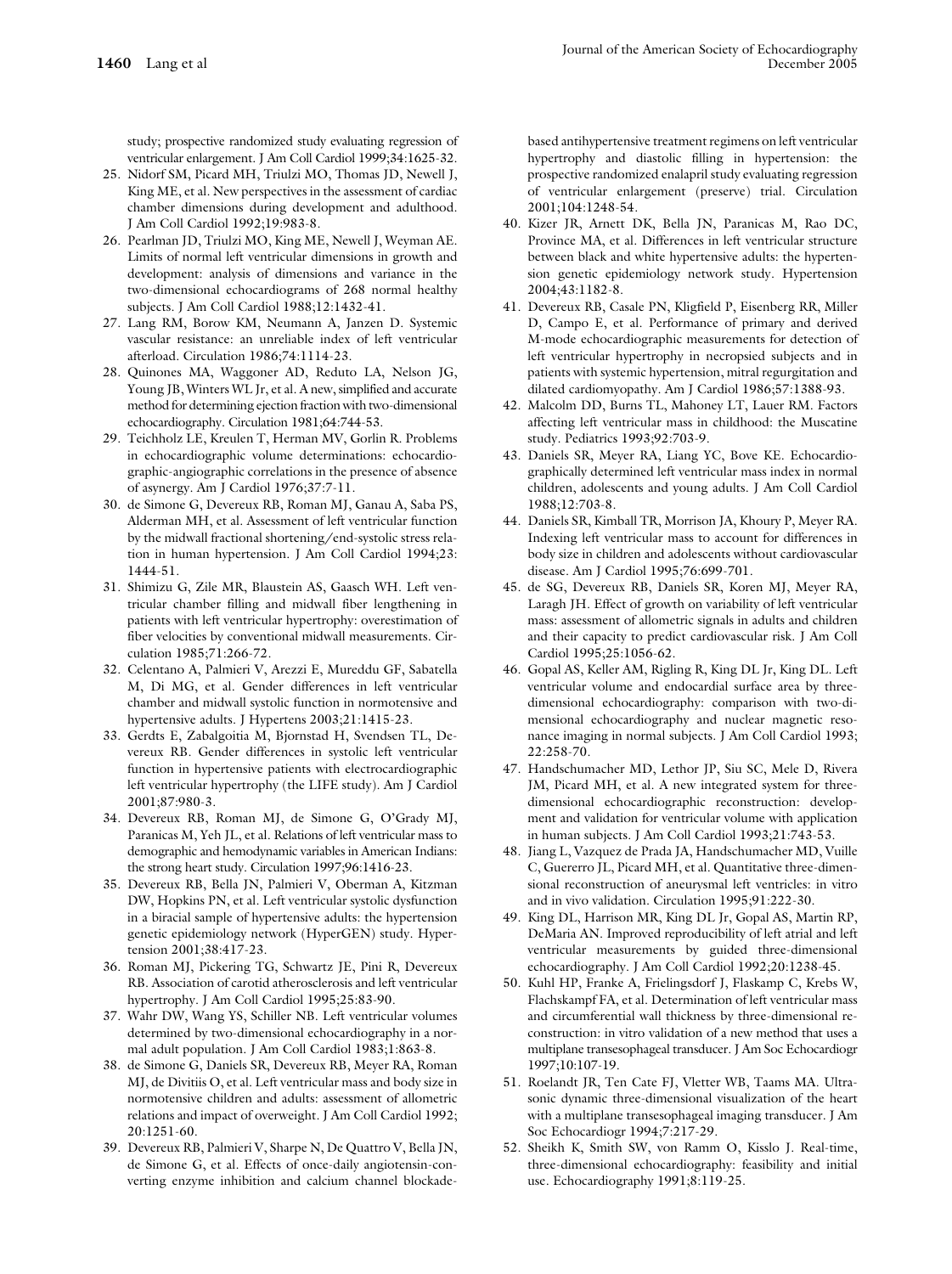- <span id="page-21-0"></span>53. Wollschlager H, Zeiher AM, Geibel A, Kasper W, Just H, Wollschlager S. Transespohogeal echo computer tomography: computational reconstruction of any desired view of the beating heart. In: Hanrath P, Uebis R, Krebs W, editors. Cardiovascular imaging by ultrasound. Dordrecht: Kluwer; 1993.
- 54. Buck T, Hunold P, Wentz KU, Tkalec W, Nesser HJ, Erbel R. Tomographic three-dimensional echocardiographic determination of chamber size and systolic function in patients with left ventricular aneurysm: comparison to magnetic resonance imaging, cineventriculography, and two-dimensional echocardiography. Circulation 1997;96:4286-97.
- 55. Kuhl HP, Franke A, Merx M, Hoffmann R, Puschmann D, Hanrath P. Rapid quantification of left ventricular function and mass using transesophageal three-dimensional echocardiography: validation of a method that uses long-axis cutplanes. Eur J Echocardiogr 2000;1:213-21.
- 56. Nosir YF, Fioretti PM, Vletter WB, Boersma E, Salustri A, Postma JT, et al. Accurate measurement of left ventricular ejection fraction by three-dimensional echocardiography: a comparison with radionuclide angiography. Circulation 1996;94:460-6.
- 57. Gopal AS, Schnellbaecher MJ, Shen Z, Boxt LM, Katz J, King DL. Freehand three-dimensional echocardiography for determination of left ventricular volume and mass in patients with abnormal ventricles: comparison with magnetic resonance imaging. J Am Soc Echocardiogr 1997;10:853-61.
- 58. Shiota T, Jones M, Chikada M, Fleishman CE, Castellucci JB, Cotter B, et al. Real-time three-dimensional echocardiography for determining right ventricular stroke volume in an animal model of chronic right ventricular volume overload. Circulation 1998;97:1897-900.
- 59. Mor-Avi V, Sugeng L, Weinert L, MacEneaney P, Caiani EG, Koch R, et al. Fast measurement of left ventricular mass with real-time three-dimensional echocardiography: comparison with magnetic resonance imaging. Circulation 2004; 110:1814-8.
- 60. Jiang L, Siu SC, Handschumacher MD, Luis GJ, Vazquez de Prada JA, King ME, et al. Three-dimensional echocardiography: in vivo validation for right ventricular volume and function. Circulation 1994;89:2342-50.
- 61. Jiang L, Vazquez de Prada JA, Handschumacher MD, Guererro JL, Vlahakes GJ, King ME, et al. Three-dimensional echocardiography: in vivo validation for right ventricular free wall mass as an index of hypertrophy. J Am Coll Cardiol 1994;23:1715-22.
- 62. Cerqueira MD, Weissman NJ, Dilsizian V, Jacobs AK, Kaul S, Laskey WK, et al. Standardized myocardial segmentation and nomenclature for tomographic imaging of the heart: a statement for healthcare professionals from the cardiac imaging committee of the council on clinical cardiology of the American Heart Association. Circulation 2002;105:539-42.
- 63. Edwards WD, Tajik AJ, Seward JB. Standardized nomenclature and anatomic basis for regional tomographic analysis of the heart. Mayo Clin Proc 1981;56:479-97.
- 64. Heger JJ, Weyman AE, Wann LS, Dillon JC, Feigenbaum H. Cross-sectional echocardiography in acute myocardial infarction: detection and localization of regional left ventricular asynergy. Circulation 1979;60:531-8.
- 65. Kerber RE, Abboud FM. Echocardiographic detection of regional myocardial infarction: an experimental study. Circulation 1973;47:997-1005.
- 66. Weiss JL, Bulkley BH, Hutchins GM, Mason SJ. Twodimensional echocardiographic recognition of myocardial

injury in man: comparison with postmortem studies. Circulation 1981;63:401-8.

- 67. Ross J Jr. Myocardial perfusion-contraction matching: implications for coronary heart disease and hibernation. Circulation 1991;83:1076-83.
- 68. Lieberman AN, Weiss JL, Jugdutt BI, Becker LC, Bulkley BH, Garrison JG, et al. Two-dimensional echocardiography and infarct size: relationship of regional wall motion and thickening to the extent of myocardial infarction in the dog. Circulation 1981;63:739-46.
- 69. Fagard R, Aubert A, Lysens R, Staessen J, Vanhees L, Amery A. Noninvasive assessment of seasonal variations in cardiac structure and function in cyclists. Circulation 1983;67:896- 901.
- 70. Fisher AG, Adams TD, Yanowitz FG, Ridges JD, Orsmond G, Nelson AG. Noninvasive evaluation of world-class athletes engaged in different modes of training. Am J Cardiol 1989;63:337-41.
- 71. Vos M, Hauser AM, Dressendorfer RH, Hashimoto T, Dudlets P, Gordon S, et al. Enlargement of the right heart in the endurance athlete: a two-dimensional echocardiographic study. Int J Sports Med 1985;6:271-5.
- 72. Douglas PS, O'Toole ML, Hiller WD, Reichek N. Left ventricular structure and function by echocardiography in ultraendurance athletes. Am J Cardiol 1986;58:805-9.
- 73. Pelliccia A, Maron BJ, Spataro A, Proschan MA, Spirito P. The upper limit of physiologic cardiac hypertrophy in highly trained elite athletes. N Engl J Med 1991;324:295-301.
- 74. Neri Serneri GG, Boddi M, Modesti PA, Cecioni I, Coppo M, Padeletti L, et al. Increased cardiac sympathetic activity and insulin-like growth factor-I formation are associated with physiological hypertrophy in athletes. Circ Res 2001;89: 977-82.
- 75. Matsukubo H, Matsuura T, Endo N, Asayama J, Watanabe T. Echocardiographic measurement of right ventricular wall thickness: a new application of subxiphoid echocardiography. Circulation 1977;56:278-84.
- 76. Foale R, Nihoyannopoulos P, McKenna W, Kleinebenne A, Nadazdin A, Rowland E, et al. Echocardiographic measurement of the normal adult right ventricle. Br Heart J 1986; 56:33-44.
- 77. Roman MJ, Ganau A, Saba PS, Pini R, Pickering TG, Devereux RB. Impact of arterial stiffening on left ventricular structure. Hypertension 2000;36:489-94.
- 78. Picard MH, Wilkins GT, Ray PA, Weyman AE. Natural history of left ventricular size and function after acute myocardial infarction: assessment and prediction by echocardiographic endocardial surface mapping. Circulation 1990;82: 484-94.
- 79. St John Sutton M, Pfeffer MA, Moye L, Plappert T, Rouleau JL, Lamas G, et al. Cardiovascular death and left ventricular remodeling two years after myocardial infarction: baseline predictors and impact of long-term use of captopril; information from the survival and ventricular enlargement (SAVE) trial. Circulation 1997;96:3294-9.
- 80. Weyman A. Practices and principles of echocardiography. 2nd ed. Philadelphia: Lippincott, Williams and Wilkins; 1994.
- 81. Zornoff LA, Skali H, Pfeffer MA, St John SM, Rouleau JL, Lamas GA, et al. Right ventricular dysfunction and risk of heart failure and mortality after myocardial infarction. J Am Coll Cardiol 2002;39:1450-5.
- 82. Yoerger DM, Marcus F, Sherrill D, Calkins H, Towbin JA, Zareba W, et al. Echocardiographic findings in patients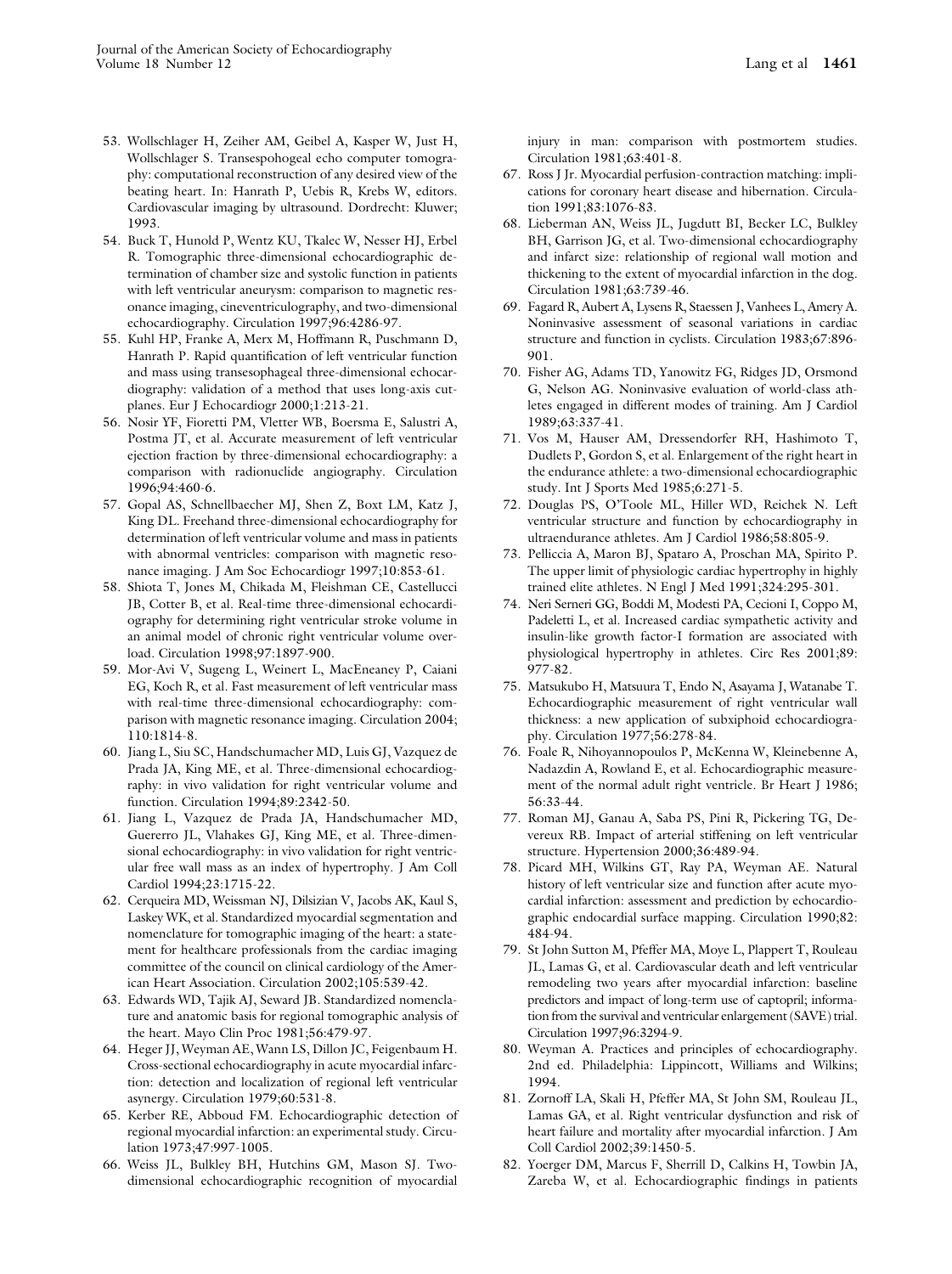<span id="page-22-0"></span>meeting task force criteria for arrhythmogenic right ventricular dysplasia: new insights from the multidisciplinary study of right ventricular dysplasia. J Am Coll Cardiol 2005; 45: 860-5.

- 83. Schenk P, Globits S, Koller J, Brunner C, Artemiou O, Klepetko W, et al. Accuracy of echocardiographic right ventricular parameters in patients with different end-stage lung diseases prior to lung transplantation. J Heart Lung Transplant 2000;19:145-54.
- 84. Samad BA, Alam M, Jensen-Urstad K. Prognostic impact of right ventricular involvement as assessed by tricuspid annular motion in patients with acute myocardial infarction. Am J Cardiol 2002;90:778-81.
- 85. Maslow AD, Regan MM, Panzica P, Heindel S, Mashikian J, Comunale ME. Precardiopulmonary bypass right ventricular function is associated with poor outcome after coronary artery bypass grafting in patients with severe left ventricular systolic dysfunction. Anesth Analg 2002;95:1507-18.
- 86. Severino S, Caso P, Cicala S, Galderisi M, De Simone L, D'Andrea A, et al. Involvement of right ventricle in left ventricular hypertrophic cardiomyopathy: analysis by pulsed Doppler tissue imaging. Eur J Echocardiogr 2000;1:281-8.
- 87. Spencer KT, Mor-Avi V, Gorcsan J III, DeMaria AN, Kimball TR, Monaghan MJ, et al. Effects of aging on left atrial reservoir, conduit, and booster pump function: a multiinstitution acoustic quantification study. Heart 2001;85: 272-7.
- 88. Tsang TS, Barnes ME, Gersh BJ, Bailey KR, Seward JB. Left atrial volume as a morphophysiologic expression of left ventricular diastolic dysfunction and relation to cardiovascular risk burden. Am J Cardiol 2002;90:1284-9.
- 89. Tsang TS, Barnes ME, Gersh BJ, Takemoto Y, Rosales AG, Bailey KR, et al. Prediction of risk for first age-related cardiovascular events in an elderly population: the incremental value of echocardiography. J Am Coll Cardiol 2003;42: 1199-205.
- 90. Kizer JR, Bella JN, Palmieri V, et al. Left atrial diameter as an independent predictor of first clinical cardiovascular events in middle-aged and elderly adults: the strong heart study. Am Heart J In press 2005.
- 91. Simek CL, Feldman MD, Haber HL, Wu CC, Jayaweera AR, Kaul S. Relationship between left ventricular wall thickness and left atrial size: comparison with other measures of diastolic function. J Am Soc Echocardiogr 1995;8:37-47.
- 92. Appleton CP, Galloway JM, Gonzalez MS, Gaballa M, Basnight MA. Estimation of left ventricular filling pressures using two-dimensional and Doppler echocardiography in adult patients with cardiac disease: additional value of analyzing left atrial size, left atrial ejection fraction and the difference in duration of pulmonary venous and mitral flow velocity at atrial contraction. J Am Coll Cardiol 1993;22: 1972-82.
- 93. Benjamin EJ, D'Agostino RB, Belanger AJ, Wolf PA, Levy D. Left atrial size and the risk of stroke and death: the Framingham heart study. Circulation 1995;92:835-41.
- 94. Bolca O, Akdemir O, Eren M, Dagdeviren B, Yildirim A, Tezel T. Left atrial maximum volume is a recurrence predictor in lone atrial fibrillation: an acoustic quantification study. Jpn Heart J 2002;43:241-8.
- 95. Di Tullio MR, Sacco RL, Sciacca RR, Homma S. Left atrial size and the risk of ischemic stroke in an ethnically mixed population. Stroke 1999;30:2019-24.
- 96. Flaker GC, Fletcher KA, Rothbart RM, Halperin JL, Hart RG. Clinical and echocardiographic features of intermittent

atrial fibrillation that predict recurrent atrial fibrillation: stroke prevention in atrial fibrillation (SPAF) investigators. Am J Cardiol 1995;76:355-8.

- 97. Tsang TS, Barnes ME, Bailey KR, Leibson CL, Montgomery SC, Takemoto Y, et al. Left atrial volume: important risk marker of incident atrial fibrillation in 1655 older men and women. Mayo Clin Proc 2001;76:467-75.
- 98. Vaziri SM, Larson MG, Benjamin EJ, Levy D. Echocardiographic predictors of nonrheumatic atrial fibrillation: the Framingham heart study. Circulation 1994;89:724-30.
- 99. Barnes ME, Miyasaka Y, Seward JB, Gersh BJ, Rosales AG, Bailey KR, et al. Left atrial volume in the prediction of first ischemic stroke in an elderly cohort without atrial fibrillation. Mayo Clin Proc 2004;79:1008-14.
- 100. Tsang TS, Barnes ME, Gersh BJ, Bailey KR, Seward JB. Risks for atrial fibrillation and congestive heart failure in patients  $\ge$ /=65 years of age with abnormal left ventricular diastolic relaxation. Am J Cardiol 2004;93:54-8.
- 101. Tsang TS, Gersh BJ, Appleton CP, Tajik AJ, Barnes ME, Bailey KR, et al. Left ventricular diastolic dysfunction as a predictor of the first diagnosed nonvalvular atrial fibrillation in 840 elderly men and women. J Am Coll Cardiol 2002;40: 1636-44.
- 102. Moller JE, Hillis GS, Oh JK, Seward JB, Reeder GS, Wright RS, et al. Left atrial volume: a powerful predictor of survival after acute myocardial infarction. Circulation 2003;107:2207-12.
- 103. Beinart R, Boyko V, Schwammenthal E, Kuperstein R, Sagie A, Hod H, et al. Long-term prognostic significance of left atrial volume in acute myocardial infarction. J Am Coll Cardiol 2004;44:327-34.
- 104. Modena MG, Muia N, Sgura FA, Molinari R, Castella A, Rossi R. Left atrial size is the major predictor of cardiac death and overall clinical outcome in patients with dilated cardiomyopathy: a long-term follow-up study. Clin Cardiol 1997; 20:553-60.
- 105. Quinones MA, Greenberg BH, Kopelen HA, Koilpillai C, Limacher MC, Shindler DM, et al. Echocardiographic predictors of clinical outcome in patients with left ventricular dysfunction enrolled in the SOLVD registry and trials: significance of left ventricular hypertrophy: studies of left ventricular dysfunction. J Am Coll Cardiol 2000;35:1237-44.
- 106. Rossi A, Cicoira M, Zanolla L, Sandrini R, Golia G, Zardini P, et al. Determinants and prognostic value of left atrial volume in patients with dilated cardiomyopathy. J Am Coll Cardiol 2002;40:1425.
- 107. Dini FL, Cortigiani L, Baldini U, Boni A, Nuti R, Barsotti L, et al. Prognostic value of left atrial enlargement in patients with idiopathic dilated cardiomyopathy and ischemic cardiomyopathy. Am J Cardiol 2002;89:518-23.
- 108. Sabharwal N, Cemin R, Rajan K, Hickman M, Lahiri A, Senior R. Usefulness of left atrial volume as a predictor of mortality in patients with ischemic cardiomyopathy. Am J Cardiol 2004;94:760-3.
- 109. Schabelman S, Schiller NB, Silverman NH, Ports TA. Left atrial volume estimation by two-dimensional echocardiography. Catheter Cardiovasc Diagn 1981;7:165-78.
- 110. Wade MR, Chandraratna PA, Reid CL, Lin SL, Rahimtoola SH. Accuracy of nondirected and directed M-mode echocardiography as an estimate of left atrial size. Am J Cardiol 1987;60:1208-11.
- 111. Lester SJ, Ryan EW, Schiller NB, Foster E. Best method in clinical practice and in research studies to determine left atrial size. Am J Cardiol 1999;84:829-32.